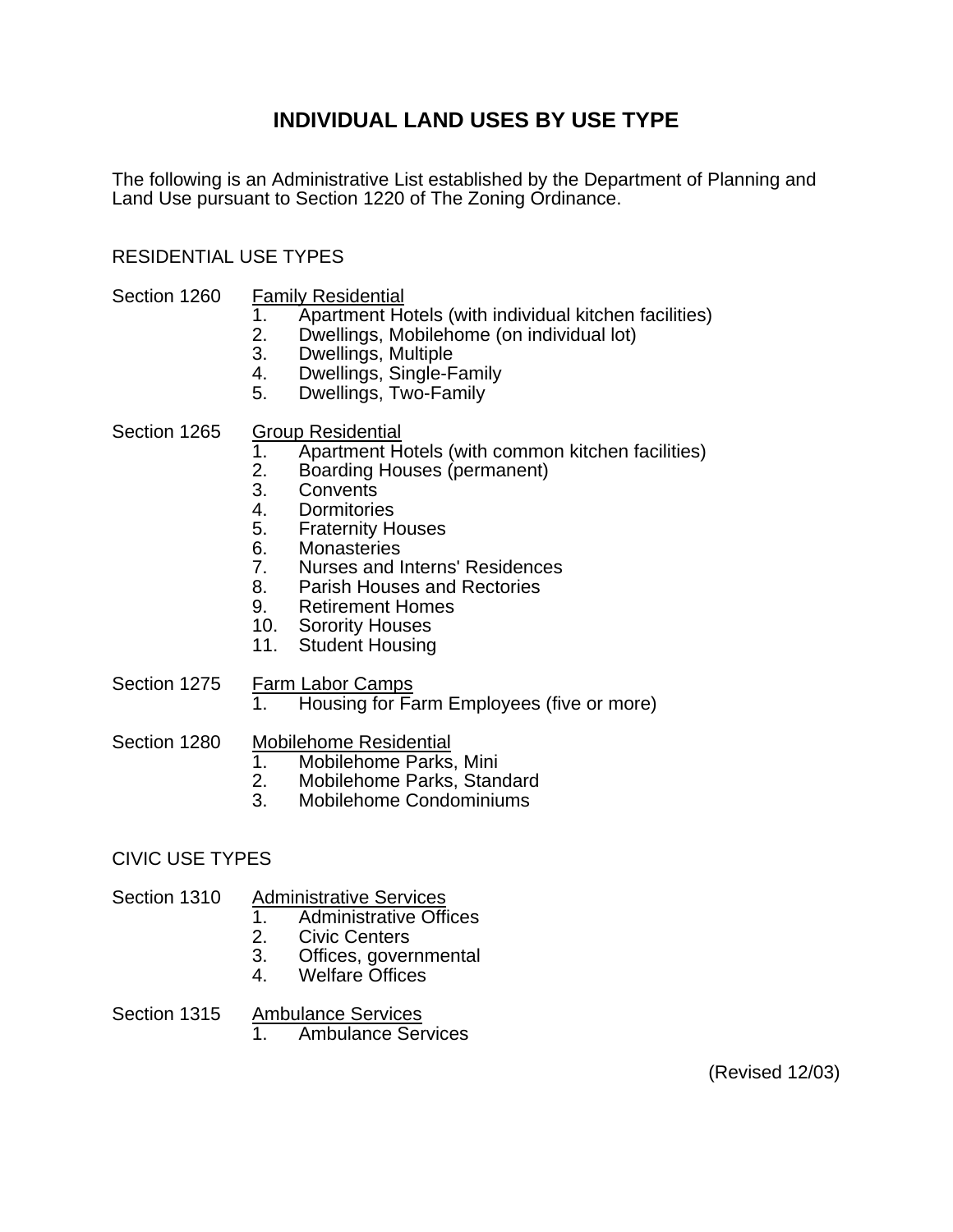- Section 1320 Clinic Services
	- 1. Birth Control Clinics<br>2. Community Health C
	- **Community Health Clinics**
	- 3. Intervention Centers
	- 4. Public Health Services
- Section 1325 Community Recreation
	- 1. Recreational, social or multi-purpose uses, no fixed seats, maximum seating capacity of 500 persons.
- Section 1330 Cultural Exhibits and Library services<br>1. Art Galleries
	- **Art Galleries**
	- 2. Libraries (non-profit)
	- 3. Museums
- Section 1332 Child Care Center<br>1. Day Nurserie
	- 1. Day Nurseries (any capacity)<br>2. Preschools (any capacity)
	- Preschools (any capacity)
- Section 1335 Essential Services
	- 1. Cellular Telephone Repeater Facilities for Motorist Aid Call Box Systems (see DPLU Policy CP-14 for applicable criteria) (5/95)
	- 2. County Facilities used exclusively for Public Safety Emergency Radio (2/95)
	- 3. Electrical Distribution Lines and Poles (including high tension)
	- 4. Gas Distribution Lines
	- 5. Open Space as a passive use
	- 6. Parks, public (passive use only)<br>7. Sewerage Collection Lines
	- Sewerage Collection Lines
	- 8. Storm Drainage Collection Lines
	- 9. Telephone Distribution Lines and Poles<br>10. Water Distribution Lines
	- **Water Distribution Lines**
	- 11. Railroad Tracks, signals and movement of rolling stock

- Section 1340 Fire Protection Services
	- 1. Fire Stations
	- 2. Volunteer Fire Stations
- Section 1345 Group Care
	- 1. Children, Boarding of (seven or more)
	- 2. Convalescent Homes (intermediate care only)<br>3. Day Care Facilities (more than 50)
	- Day Care Facilities (more than 50)
	- 4. Family Care Homes (seven or more)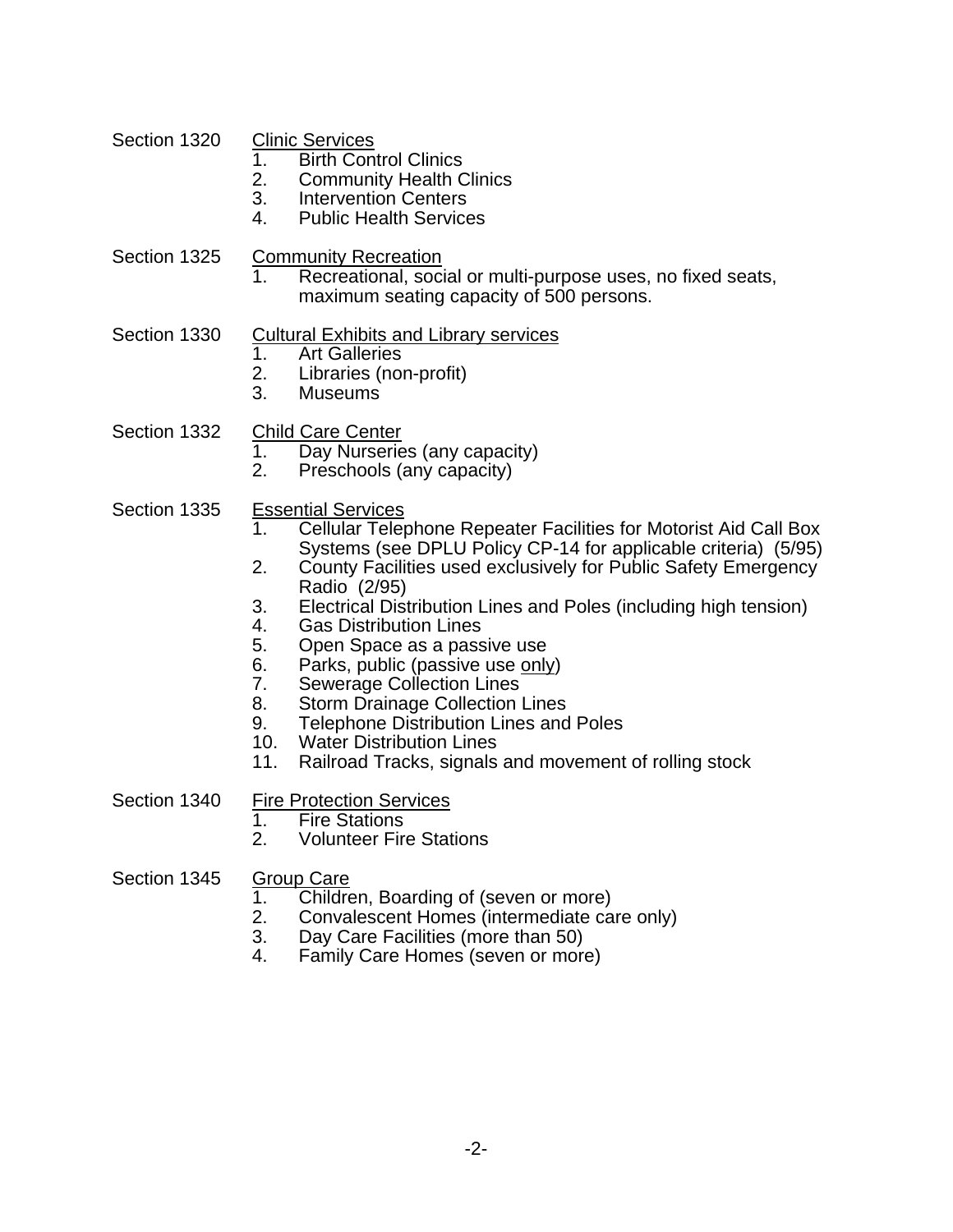- 5. Group Home (seven or more)
- 6. Halfway Houses (seven or more)<br>7. Homes for the Aged (seven or mo
- 7. Homes for the Aged (seven or more)
- 8. Nursing Homes (intermediate care only)
- 9. Orphanages
- 10. Resident Care Facility (seven or more)
- 11. Rest Homes (intermediate care only)
- 12. Settlement Houses

Section 1346 Law Enforcement Services

See Section for details

1. Police Stations (public)

#### Section 1348 Lodge Fraternal and Civic Assembly

- 1. Civic Clubs
- 
- 2. Lodges<br>3. Fraterna **Fraternal or Veterans Organizations**
- Section 1350 Major Impact Services and Utilities
	- 1. Airports/Airstrips (public or private)
	- 2. Amusement Parks<br>3. Animal Pounds
	- 3. Animal Pounds
	- 4. Aquariums
	- 5. Auditoriums
	- 6. Bandstands (public)
	- 7. Boat Rentals (public)
	- 8. Botanical Gardens
	- 9. Bus Stations, passenger or freight
	- 10. Bus Storage Areas
	- 11. Camping Areas (non-profit)
	- 12. Carnivals
	- 13. Cemeteries (including pet)
	- 14. Circuses
	- 15. Colleges
	- 16. Communication Equipment Installations and Exchanges
	- 17. Community Antenna TV Systems
	- 18. Convalescent Hospitals<br>19. Corporation Yards, publ
	- Corporation Yards, public or private utility
	- 20. Correspondence Schools (public)
	- 21. Detention and Correction Institutions
	- 22. Docks and Wharves operated by a public agency
	- 23. Elementary schools
	- 24. Exhibition Halls
	- 25. Extended Care Facilities
	- 26. Fairgrounds
	- 27. Garbage or Refuse Dumps
	- 28. Golf Courses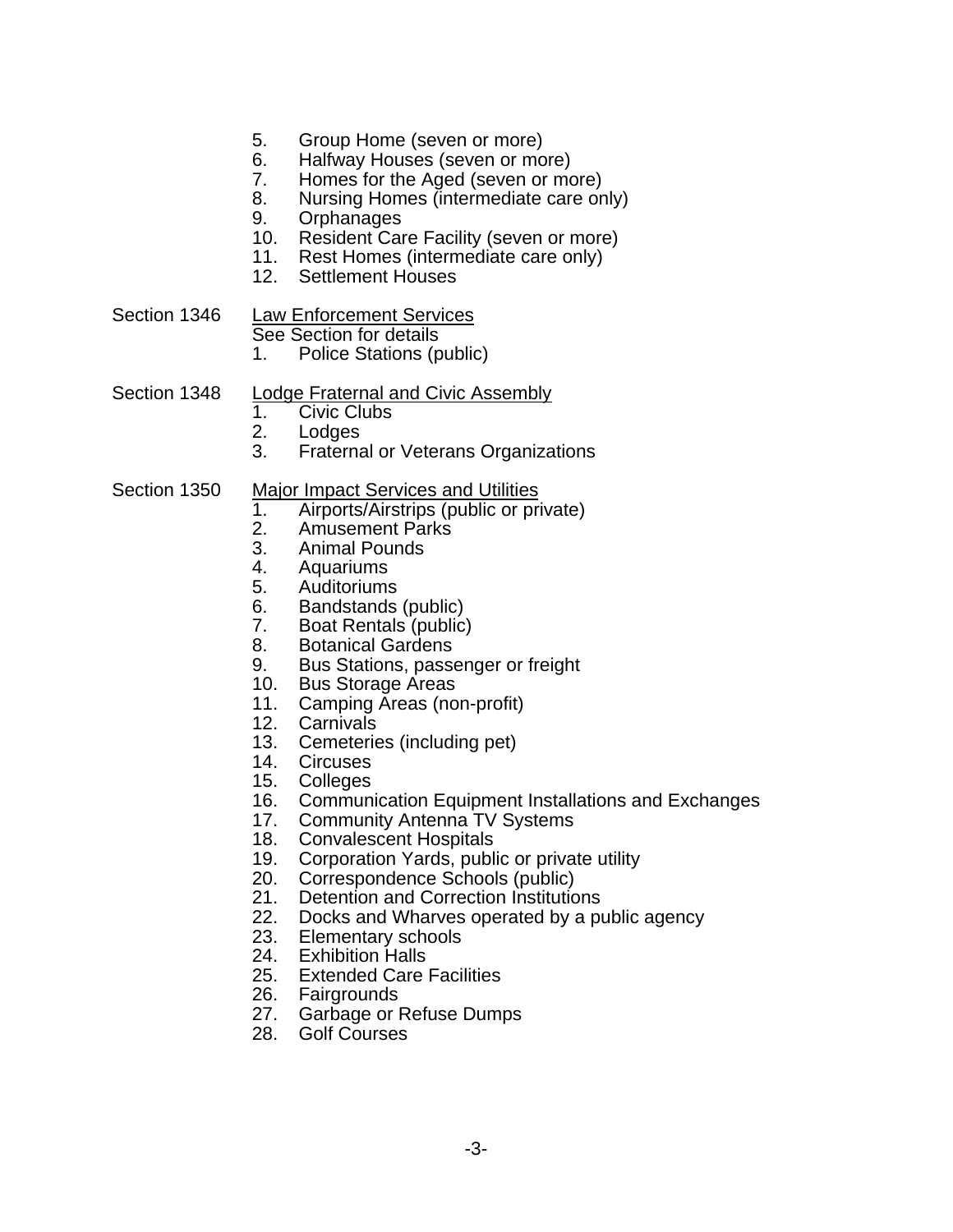- 29. Governmental Operations
- 30. Helipads, Heliports and Helistops
- 31. High Schools, Junior or Senior
- 32. Historic Sites
- 33. Hospitals
- 34. Institutions for Alcohol Addiction
- 35. Institutions for Drug Addiction
- 36. Institutions, Mental
- 37. Junior Colleges
- 38. Junior High Schools
- 39. Little League, Pop-Warner, etc., Permanent Bleachers
- 40. Mail-Processing Centers (major)
- 41. Marinas (public)
- 42. Military Academies
- 43. Monument Sites
- 44. Nursing Homes (extended care)
- 45. Observatories
- 46. Off-Road Vehicle Areas and Facilities
- 47. Open Space Areas of an active use
- 48. Parks, Active
- 49. Picnicking Areas (public)
- 50. Planetariums
- 51. Playgrounds and Playing Fields, active outdoor use
- 52. Post Offices, major mail-processing
- 53. Power Plants, steam, fossil or nuclear generation
- 54. Prisons
- 55. Psychiatric Facilities
- 56. Pumping Stations, sewage or water
- 57. Racetracks
- 58. Radio Transmission Facilities, including booster & relay
- 59. Railroad Yards
- 60. Rail Stations, passenger or freight
- 61. Refreshment Buildings in public parks. playgrounds or golf courses
- 62. Religious Complex
- 63. Rescue Mission
- 64. Reservoirs, water
- 65. Rock Festivals
- 66. Sanitariums
- 67. Sanitary Landfills, Public or Private
- 68. Schools, elementary, junior and senior high
- 69. Schools for the Handicapped, including blind
- 70. Senior High Schools
- 71. Service Buildings in public parks, playgrounds or golf courses
- 72. Sewage Treatment Facilities (exclusive of individual septic tanks)
- 73 Sheltered Workshops
- 74. Sports Arenas (public)
- 75. Sport Fishing (public)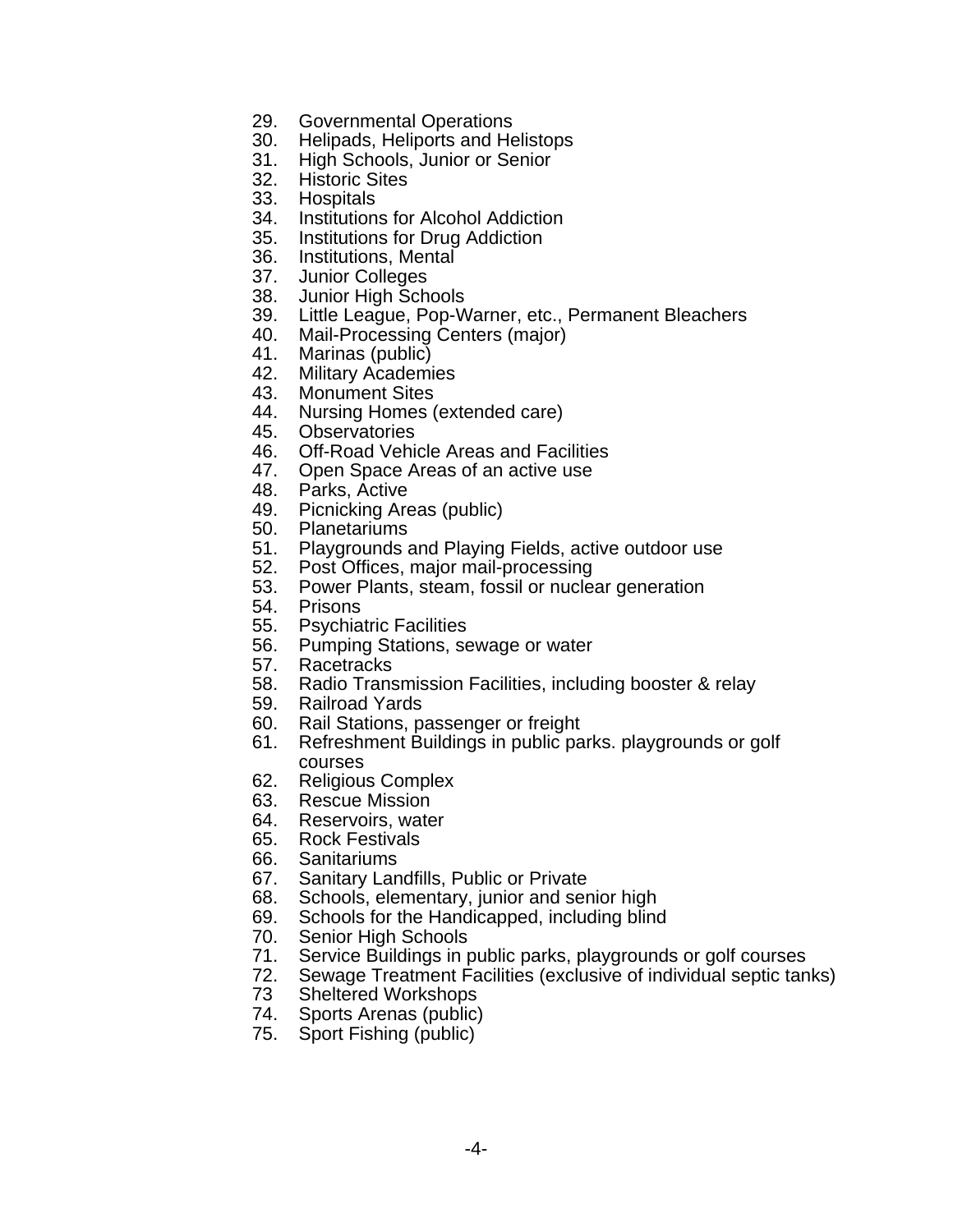- 76. Stadiums
- 77. Swimming Beaches or Pools (public)
- 78. Telephone Exchange or Switching Facilities
- 79. Television Transmission Facilities (including booster and relay)
- 80. Transportation Terminals
- 81. Truck Terminals operated by a public agency
- 82. Truck Yards, public or public utility
- 83. Universities
- 84. Water Tanks, Large
- 85. Water Treatment Facilities
- 86. Wind Turbine System, Large
- 87. Zoological Gardens

#### Section 1355 Minor Impact Utilities

- 1. Cellular Antenna Facilities
- 2. Community Cable Facilities (dish maximum of 15 feet in diameter)
- 3. Electrical Distribution Substations
- 4. Gas Distribution Substations
- 5. Telephone Switching Station
- 6. Water Tanks, Small

Section 1360 Parking Services

- 1. Parking Garages
- 2. Parking Lots
- Section 1365 Postal Services
	- 1. Mail-Processing Centers (minor)<br>2. Post Offices
	- Post Offices

#### Section 1370 Religious Assembly

- 1. Churches<br>2. Missions
- 2. Missions<br>3. Places of
- Places of Worship
- 4. Religious Assembly
- 5. Religious Reading Rooms
- 6. Synagogues
- 7. Temples

#### Section 1375 Small Schools (50 or fewer pupils)

- 1. Elderly Day Care<br>2. Elementary Schoo
- **Elementary Schools**
- 3. Junior or Senior High Schools
- 4. Schools for Handicapped

## Section 1380 Wind Turbine Systems, Medium<br>1 See Section 1380 for limits

See Section 1380 for limits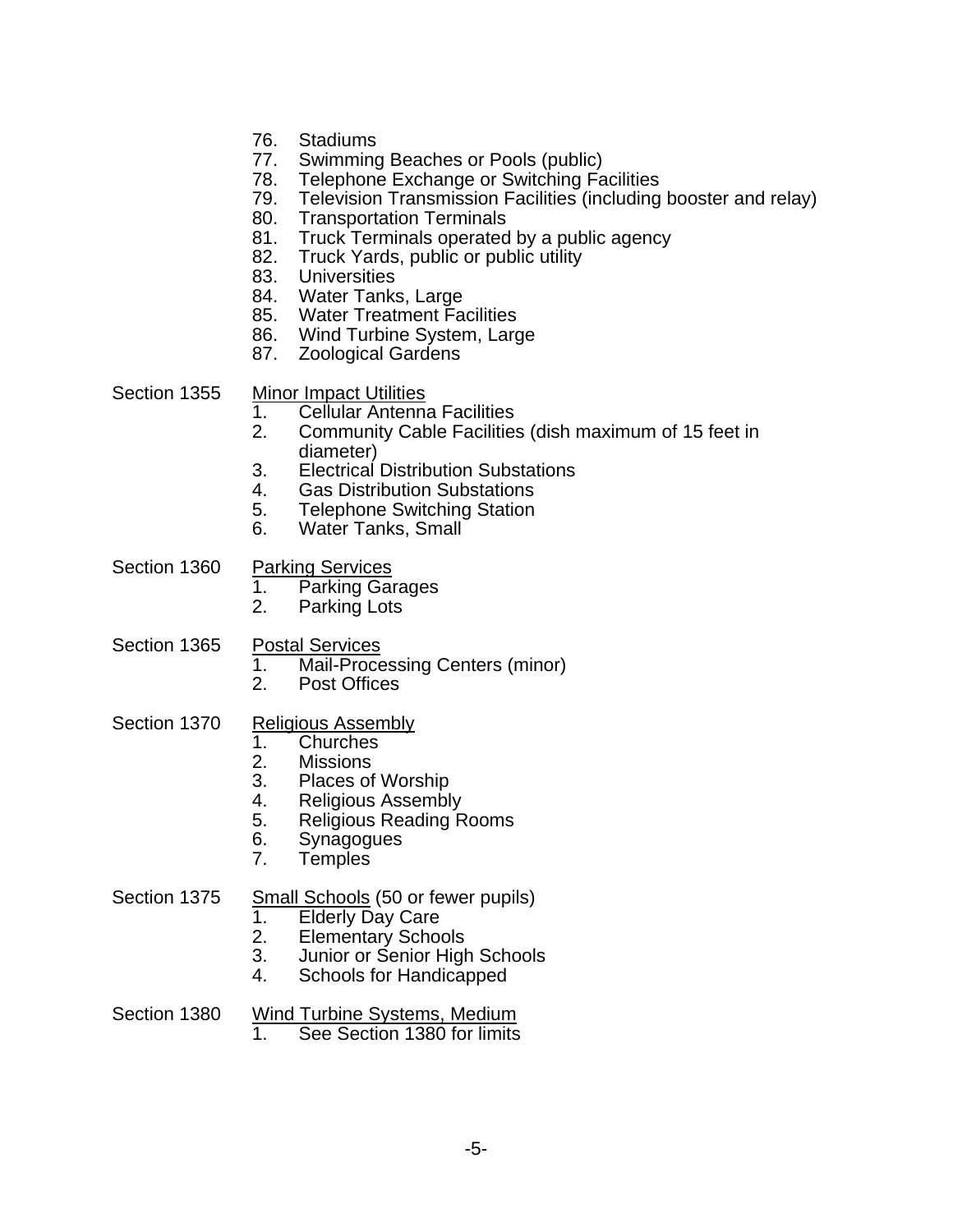### COMMERCIAL USE TYPES

- Section 1410 Administrative and Professional Services<br>1. Accounting and Auditing Services
	- 1. Accounting and Auditing Services<br>2. Administrative Offices
	- 2. Administrative Offices<br>3. Advertising Consulting
	- 3. Advertising Consulting and Research<br>4. Agricultural Consultants, Offices
	- 4. Agricultural Consultants, Offices
	- 5. Architectural Services<br>6. Attornevs. Offices
	- Attorneys, Offices
	- 7. Bookkeeping Services<br>8. Business Consulting a
	- Business Consulting and Research
	- 9. Business Organizations, Office
	- 10. Clerical Services
	- 11. Contractors, Offices Only
	- 12. Customs Brokerage, Offices Only (5/95)
	- 13. Drafting Services
	- 14. Economic Consulting and Research
	- 15. Educational Consulting and Research
	- 16. Employment Agencies<br>17. Engineering and Surve
	- **Engineering and Surveying Services**
	- 18. Human Factors Consulting and Research
	- 19. Interior Decorators, Offices Only
	- 20. Inventory Services
	- 21. Landscape Architects, Offices Only
	- 22. Legal Services
	- 23. Management Consulting<br>24. Market Research
	- 24. Market Research<br>25. Marriage and Fan
	- 25. Marriage and Family Counseling Services<br>26. Organizations. Civic. Labor. Political. Vete
	- 26. Organizations, Civic, Labor, Political, Veteran's, Welfare and Charitable Services (Offices Only)
	- 27. Planning Services
	- 28. Professional Organizations, Offices
	- 29. Public Utility Corporation Offices
	-
	- 30. Secretarial Services<br>31. Telegraph Offices **Telegraph Offices**
	- 32. Telephone Company Offices
	- 33. Telephone Answering Services
	- 34. Typing and Addressing Services

## Section 6930 Adult Entertainment Establishments<br>1. Adult Arcade/Peep Show

- 1. Adult Arcade/Peep Show<br>2. Adult Bookstore/Adult No
- 2. Adult Bookstore/Adult Novelty Store, Adult Video Store<br>3. Adult Cabaret
- 3. Adult Cabaret<br>4. Adult Drive-in
- Adult Drive-in Theater
- 5. Adult Mini-Motion Picture Theater<br>6. Adult Model Studio
- 6. Adult Model Studio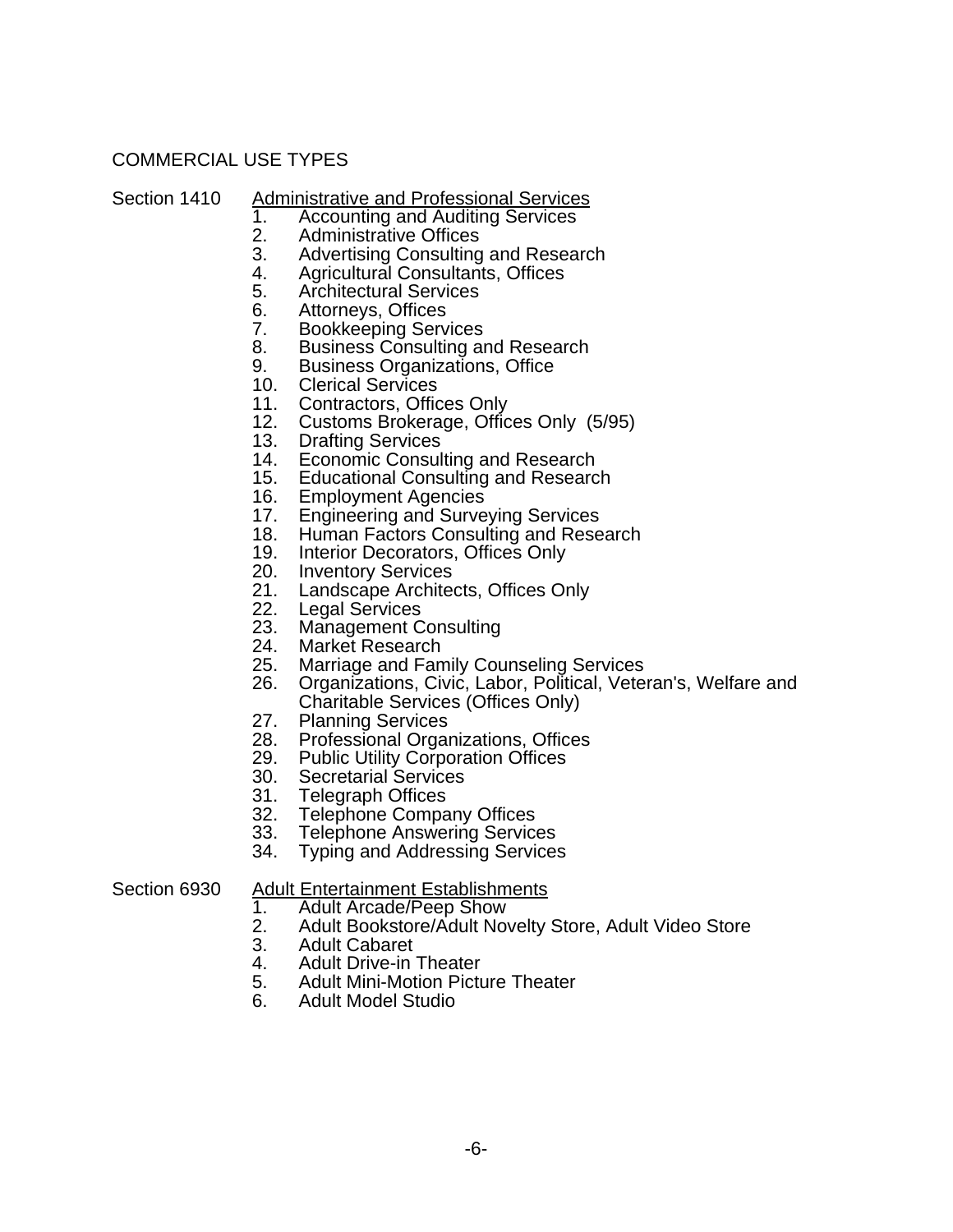- 7. Adult Motel or Hotel
- 8. Adult Motion Picture Theater
- 9. Adult Theater
- 10. Body Painting Studio
- 11. Sexual Encounter Establishment
- 12. Any other business which involves Specified Sexual Activities or display of Specified Anatomical Areas
- Section 1415 Agricultural and Horticultural Sales
	- (a) Agricultural Sales
		- 1. Nurseries
		- 2. Hay, Feed and Grain Stores
		- 3. Fertilizer and Pesticides Sales
	- (b) Horticultural Sales
		- 1. Nurseries (retail only)<br>2. Horticultural Specialtie
		- 2. Horticultural Specialties, retail sale
		- 3. Floricultural Specialties, retail sale
- Section 1420 Agricultural Services
	- 1. Crop Dusting
	- 2. Farm Advisory
	- 3. Harvesting Services and Equipment Storage
	- 4. Tree Services
	- 5. Weed Control
- Section 1425 Animal Sales and Services
	- (a) Animal Sales and Services: Auctioning
		- 1. Animal Auctions<br>2. Livestock Auctio
			- **Livestock Auction Yards**
	- (b) Animal Sales and Services: Grooming<br>1. Dog Bathing
		- 1. Dog Bathing<br>2. Dog Clipping
		- 2. Dog Clipping<br>3. Pet Grooming
		- 3. Pet Grooming
	- (c) Animal Sales and Services: Horse Stables
		- 1. Horsetraining Services<br>2. Public Corrals
		- Public Corrals
		- 3. Public Stables
		- 4. Riding Clubs
		- 5. Boarding or Breeding Stable (horses not owned by occupant)
	- (d) Animal Sales and Services: Kennels
		- 1. Boarding Kennels<br>2. Dog Training Servi
		- Dog Training Service
		- 3. Guard Dog Training
		- 4. Pet Motels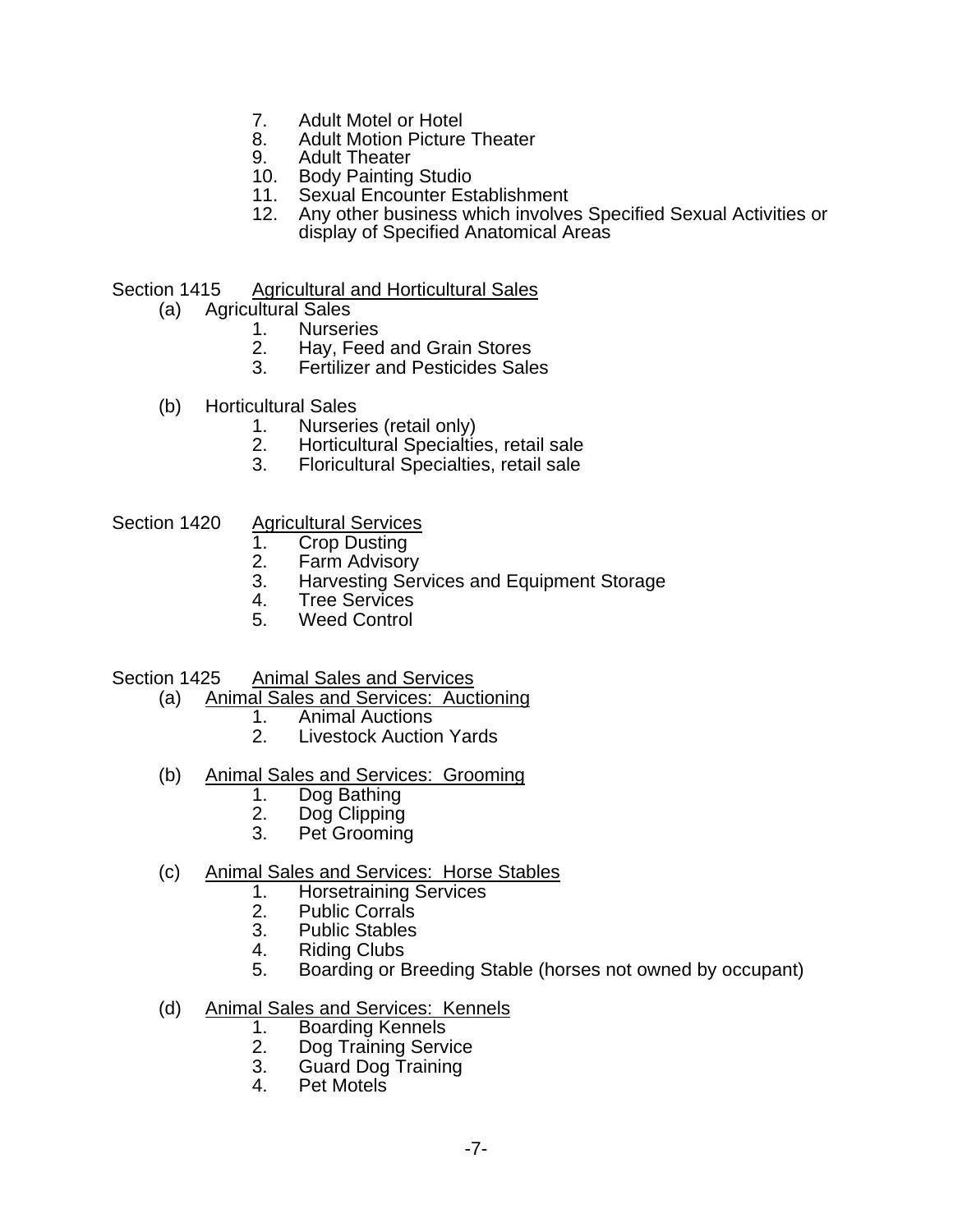- (e) Animal Sales and Services: Stockyards
	- 1. Animal Sales Yards
	- 2. Stockyards
- (f) Animal Sales and Services: Veterinary (Large Animals)
	- 1. Animal Hospital (large animals)<br>2. Veterinary Hospital (large anima
		- Veterinary Hospital (large animals)
- (g) Animal Sales and Services: Veterinary (Small Animals)
	- 1. Animal Hospital (small animals)
	- 2. Dog and Cat Hospital<br>3. Veterinary Hospital (sr
	- Veterinary Hospital (small animals):
	- 4. Pet Clinics

Section 1430 Automotive and Equipment

- (a) Automotive and Equipment: Cleaning
	- 1. Auto Laundries<br>2. Car Washes
	- Car Washes
- (b) Automotive and Equipment: Fleet Storage
	- 1. Auto Storage Garages
	- 2. Bottled Water Company Truck Fleets<br>3. Charter Bus Fleets
	- **Charter Bus Fleets**
	- 4. Garbage Collection Bus Fleets
	- 5. Parcel Delivery Truck Fleets
	- 6. Taxi Cab Fleets
	- 7. Trucks, Fleet Storage
	- 8. Vending Machine Service Truck Fleets
- (c) Automotive and Equipment: Parking
	- 1. Off-Street Parking, privately owned<br>2. Parking Garage, commercial
	- Parking Garage, commercial
	- 3. Parking Lot, commercial
- (d) Automotive and Equipment: Repairs [Heavy Equipment]
	- 1. Aircraft Service and Maintenance
	- 2. Auto Restoration (including body/paint work)
		- (Technical Staff Meeting decision 8-3-93)
	- 3. Boat Repairs and Cleaning
	- 4. Body and Paint Shops<br>5. Motor Freight Maintena
	- **Motor Freight Maintenance Garages**
	- 6. Recreational Vehicle Repairs
	- 7. Steam Cleaning, Automotive
	- 8. Towing Services (no storage)
	- 9. Truck Equipment and Parts, installation and service
	- 10. Truck, painting and lettering
	- 11. Truck, repairs and services
	- 12. Truck, washing
	- 13. Vehicle Restoration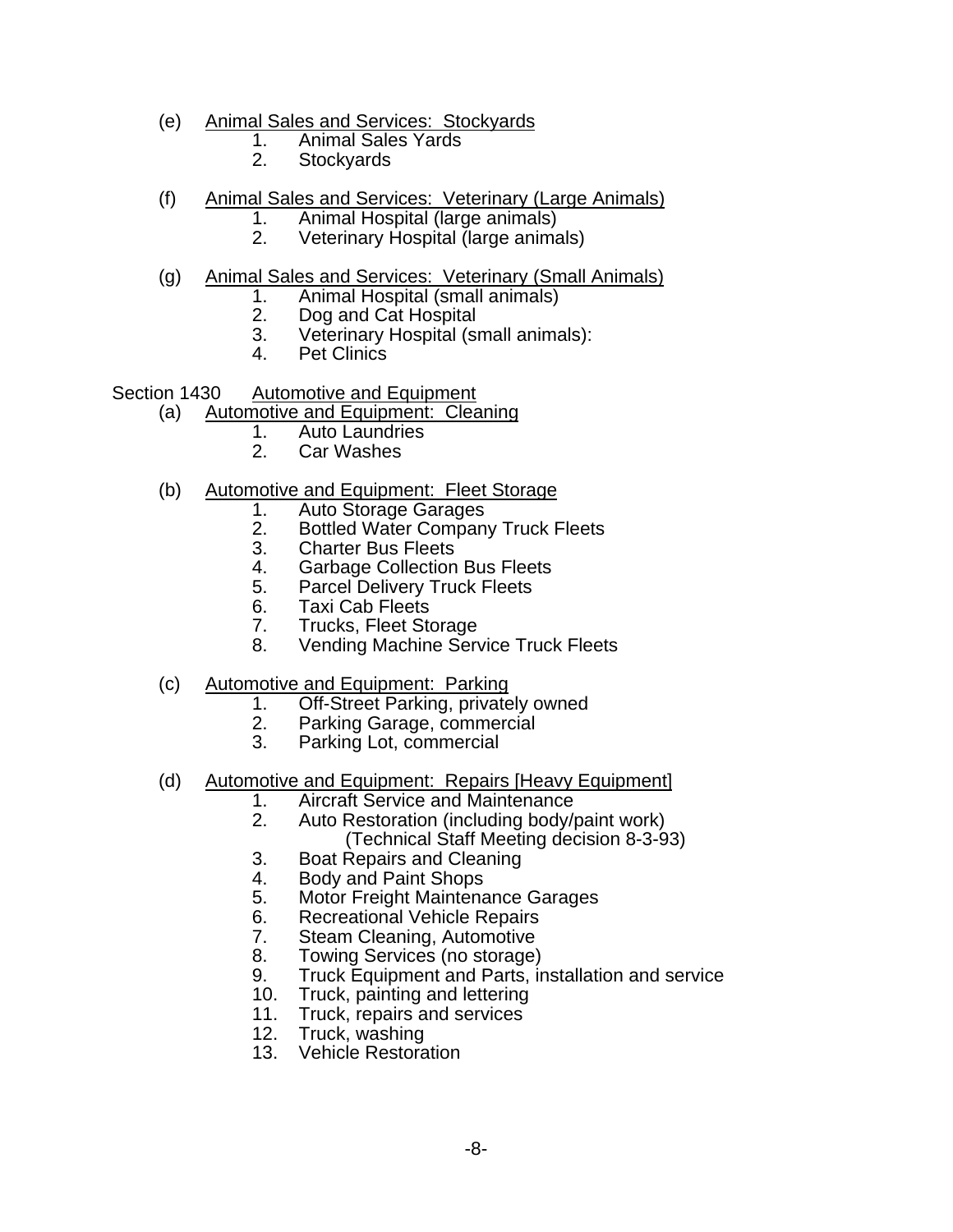### (e) Automotive and Equipment: Repairs [Light Equipment]

- 1. Auto Alignment Services
- 2. Auto Air Conditioning Equipment, installation and service
- 3. Auto Electrical Services
- 4. Auto Glass, installation and services
- 5. Auto Mufflers, installation and services
- 6. Auto Repair Garages
- 7. Auto Tires, installation and services
- 8. Auto Upholstery, installation and services
- 9. Motorcycle and Motor Scooter Repairs
- (f) Automotive and Equipment: Sales/Rentals [Heavy Equipment]
	- 1. Airplanes, sales or rentals
	- 2. Boats, sales or rentals<br>3. Bulldozers, sales or rei
	- Bulldozers, sales or rentals
	- 4. Buses, sales or rentals
	- 5. Excavating and Ditching Equipment, sales or rentals
	- 6. Forklifts, sales or rentals
	- 7. Heavy Construction Equipment, sales or rentals
	- 8. Trucks, sales, rentals of heavy trucks
- (g) Automotive and Equipment: Sales/Rentals [Farm Equipment]
	- 1. Agricultural Equipment Dealers<br>2. Farm Equipment Dealers
	- **Farm Equipment Dealers**
	- 3. Tractors and Equipment Dealers
- (h) Automotive and Equipment: Sales/Rental [Light Equipment]
	- 1. Automobiles, new or used, sales or rentals
	- 2. Camp Trailers, sales or rentals
	- 3. Mobilehomes, sales or rentals
	- 4. Motorcycles and Motor Scooters, sales or rentals
	- 5. Motorhomes, sales or rentals
	- 6. Recreational Vehicles, sales or rentals
	- 7. Trailers, sales or rentals
	- 8. Trucks, rental of units used by homeowners to move
- (i) Automotive and Equipment: Storage [Nonoperating Vehicles]
	- 1. Impound Yards<br>2. Storage of Priva
	- Storage of Private Parking Tow-aways
	- 3. Towing Services with storage areas
- (j) Automotive and Equipment: Storage [Recreational Vehicles and Boats]
	- 1. Boat Storage
	- 2. Recreational Vehicle Storage<br>3. Dune Buggy Storage
	- Dune Buggy Storage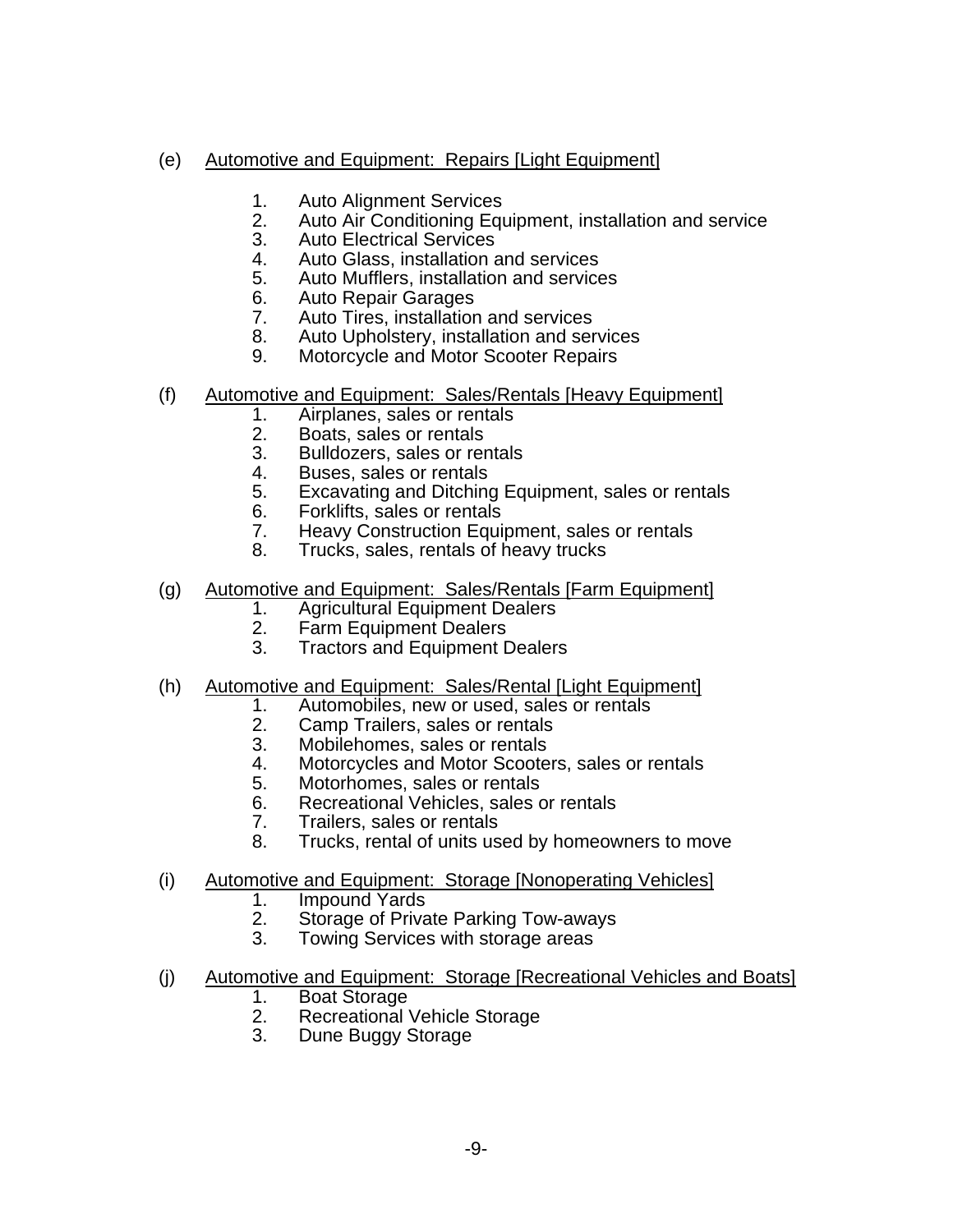#### Section 1435 Building Maintenance Services

- 1. Disinfecting and/or Exterminating Services<br>2. Gardeners (Landscape Maintenance)
- Gardeners (Landscape Maintenance)
- 3. Janitorial Services
- 4. Maintenance and Custodial Services
- 5. Sewer and Drain Cleaning
- 6. Sweeping Services
- 7. Window Cleaning Services

#### Section 1440 Business Equipment Sales and Services

- 1. Barber Equipment and Supply Firms
- 2. Dental Equipment Supply and Service Firms
- 3. Drafting Supply Firms
- 4. Engineering Supply and Service Firms
- 5. Equipment and Supplies for Services Establishments
- 6. Hospital Equipment and Service Firms
- 7. Hotel or Office Equipment, Supply and Service Firms<br>8. Laboratory Equipment Supply Firms
- **Laboratory Equipment Supply Firms**
- 9. Nurseryman's Equipment Supplies Firm
- 10. Office Equipment and Supplies Firms
- 11. Office Equipment Repair Shops
- 12. Optical Equipment and Supply Firms
- 13. Professional Equipment and Supply Firms
- 14. Research Instruments Supply and Service Firms
- 15. Restaurant Equipment and Service Firms<br>16. Shoe Repair Equipment Firms
- **Shoe Repair Equipment Firms**
- 17. Undertaker's Equipment and Supply Firms
- Section 1445 Business Support Services
	- 1. Advertising Services
	- 2. Assaying Services
	- 3. Commercial Photography (Aerial and Map Service)
	- 4. Commercial Testing Services
	- 5. Data Processing
	- 6. Mailing Services
	- 7. Messenger Services
	- 8. Microfilming Services
	- 9. Minor Processing Services
	- 10. Multi-copy and Blueprint Services
	- 11. Protective Agencies

Section 1450 Communications Services

- 1. Common Carriers (i.e., Western Telecommunications)
- 2. Radio Studios
- 3. Telecommunications Services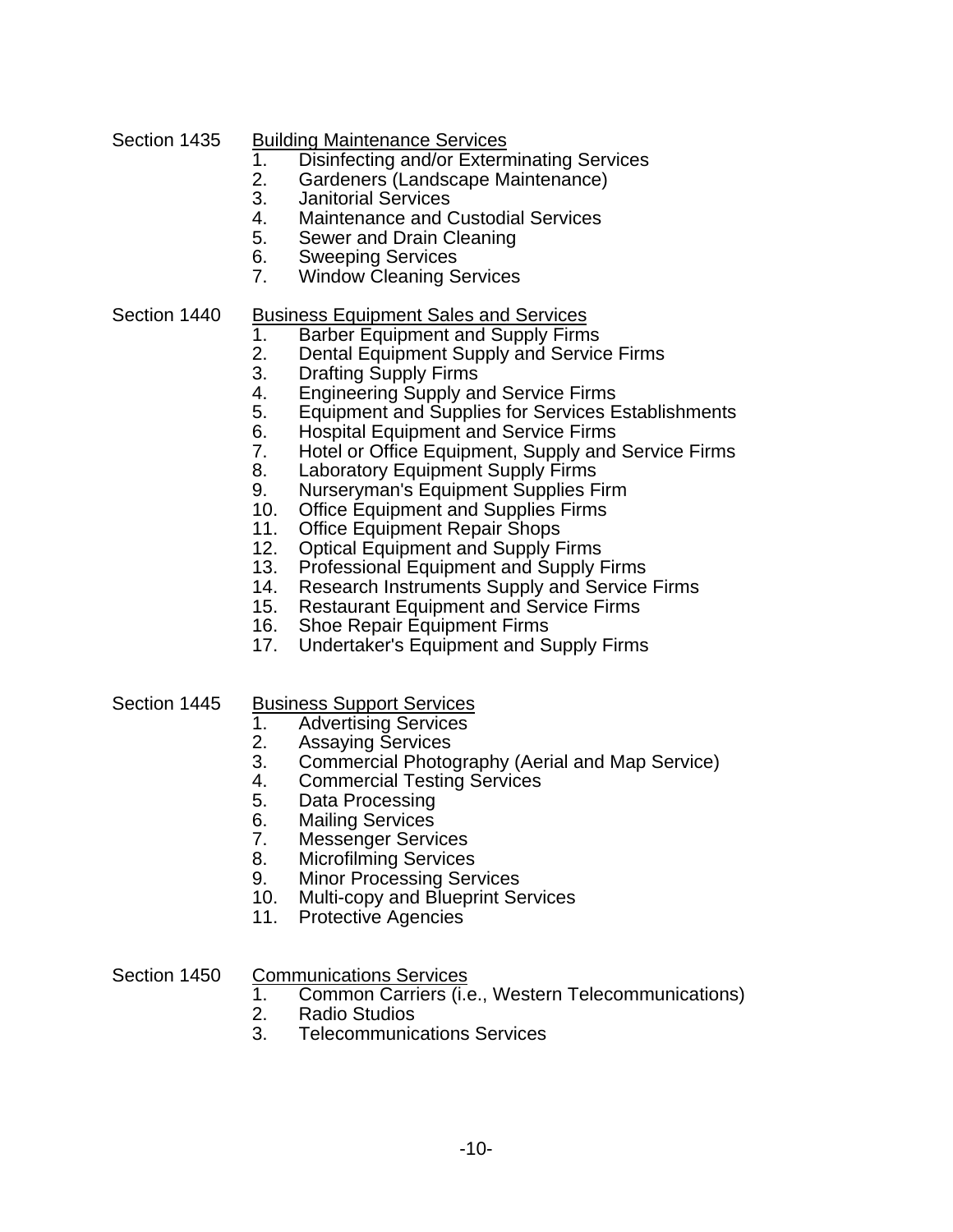- 4. Telegraph Service Centers<br>5. Telephone Service Centers
- **Telephone Service Centers**
- 6. Television Studios<br>7. Some Cellular Tele
- Some Cellular Telephone Antennas, see DPLU Policy

Section 1455 Construction Sales and Services

- 1. Air Conditioning Equipment
- 2. Building Contractors
- 3. Building Maintenance Materials
- 4. Building Materials Tile, Cement, Fencing, Roofing, etc.
- 5. Burglar Alarm Services
- 6. Carpenters
- 7. Concrete Services
- 8. Contractor's Equipment Storage Yard
- 9. Ditching Services
- 10. Electrical Contractors
- 
- 11. Electrical Supplies<br>12. Explosives Contrad Explosives Contractor (no storage of supplies)
- 13. Fire Fighting Equipment and Supplies
- 14. Fixture Sales (wholesale)
- 15. Floor Covering Installations<br>16. Glass and Glazing Contract
- **Glass and Glazing Contractors**
- 17. Glass Sales
- 18. Hardware Sales (wholesale)
- 19. Heating and Air Conditioning Contractors
- 20. Heating Equipment
- 21. House or Building Wreckers or Movers
- 22. Janitorial Supplies
- 23. Lumber (sales, yards, etc.)
- 24. Metal Works Contractors
- 25. Ornamental Ironworks<br>26. Painting Contractors
- **Painting Contractors**
- 27. Paint Sales (wholesale)
- 28. Paving Contractors
- 29. Plumbing Contractors
- 30. Plumbing Equipment
- 31. Remodeling Contractors
- 
- 32. Roofing Contractors<br>33. Sheet Metal Contrac **Sheet Metal Contractors**
- 34. Sprinkler and Landscaping Contractors
- 35. Swimming Pool Equipment and Supplies
- 36. Swimming Pool Installation and Services
- 37. Tools, rentals or sales
- 38. Wallpaper Sales and Services
- 39. Water Well Drilling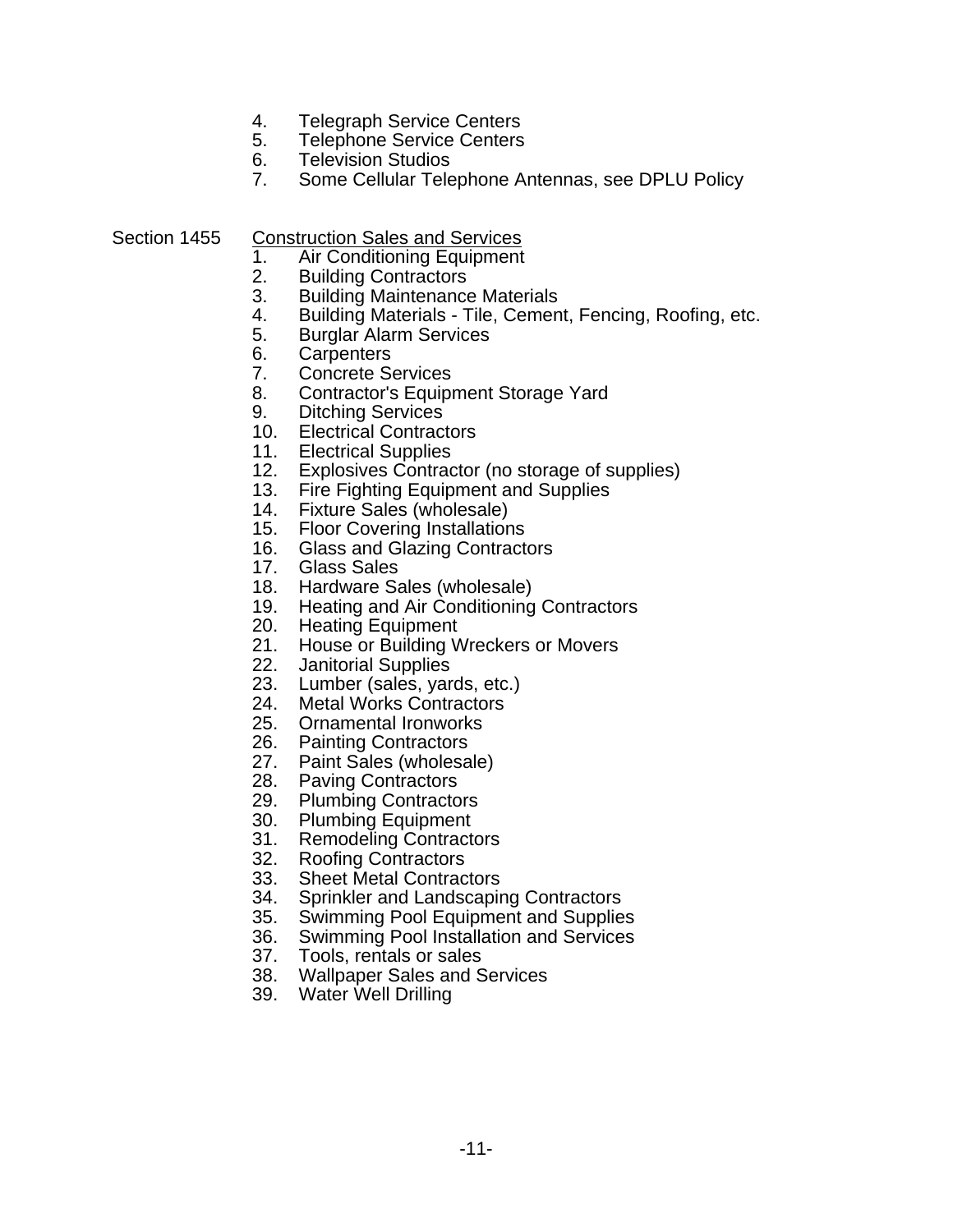Section 1460 Convenience Sales and Personal Services Uses permitted by Section 1465 (Eating and Drinking Establishments), 1480 (Food and Beverages Sales), 1510 (Personal Services, General), and 1525 (Retail Sales, General) provided it is administratively determined that they meet the convenience description set forth in Section 1460, except that the **following uses are not allowed**:

> Any use which includes the serving of alcoholic beverages, except beer and wine, for consumption on the premises;

Any use which includes the provision of live entertainment;

Any use which includes selling goods by auction; or

 Any use which includes selling equipment, parts or accessories for automobile, marine craft, aircraft, motorcycle, camper or trailer purposes.

Section 1463 Cottage Industries The production of goods or provision of services in conjunction with a single detached dwelling in the A70, A72, S87, S90 and S92 zones.

See Section 6920.

Section 1464 Drug Paraphernalia Establishment Any business where drug paraphernalia (Section 11364.5 (d) of Calif. Health and Safety Code) is kept, displayed or offered of sale or given away.

#### Section 1465 Eating and Drinking Establishments

- 1. Bars
- 2. Cabarets
- 3. Coffee Shops
- 4. Delicatessens
- 5. Nightclubs
- 6. Parlors, frozen custard/ice cream/yogurt
- 7. Refreshment Stands
- 8. Restaurants
- 9. Short-Order Eating Places
- 10. Snack Bars
- 11. Taverns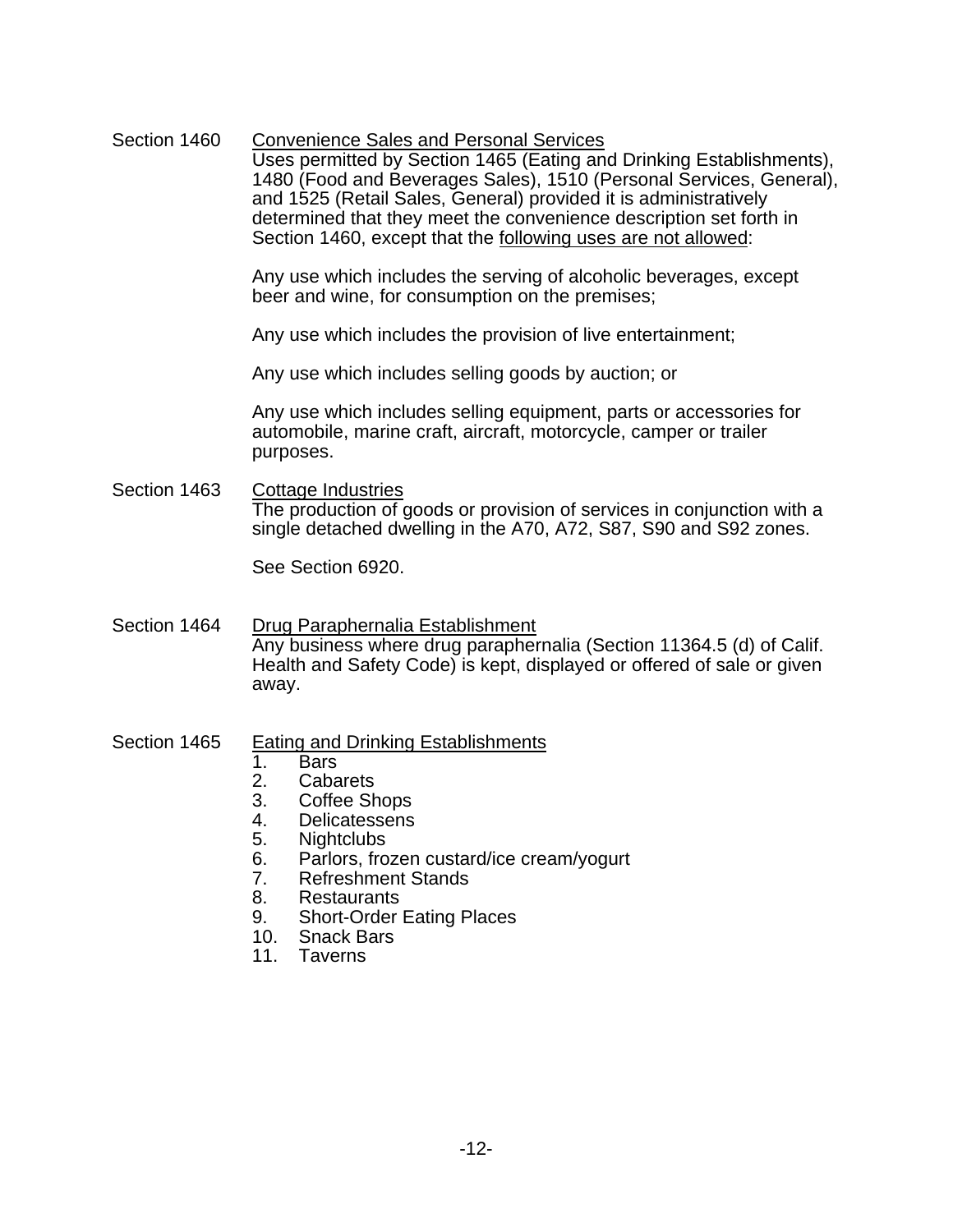Section 1470 Explosive Storage The storage of any quantity of explosives as defined by Section 12000 of the California Health and Safety Code.

#### Section 1475 Financial, Insurance and Real Estate

- 1. Bail Bonds
- **Banks**
- 3. Check Cashing Agencies
- 4. Clearing Houses
- 5. Commodity Brokerages
- 6. Credit Institutions
- 7. Currency Exchanges
- 8. Escrow Services
- 9. Farm Management Offices
- 10. Holding and Investment Services
- 11. Hospital Insurance Organizations
- 12. Insurance Companies
- 13. Lending Institutions
- 14. Medical Insurance Organizations
- 15. Mortgage Loan Offices
- 16. Property Management Offices<br>17. Real Estate Appraisal Firms
- Real Estate Appraisal Firms
- 18. Real Estate Offices<br>19. Safe Deposit Comp
- **Safe Deposit Companies**
- 20. Savings and Loan Associations
- 21. Securities Brokerages
- 22. Securities and Commodities Exchanges
- 23. Stock and Bond Brokerage Offices
- 24. Title Abstracting Services

#### Section 1480 Food and Beverage Retail Sales

- 1. Bakeries, retail
- 2. Butcher Shops
- 3. Candy Stores
- 4. Cheese Shops
- 5. Dairy Product Shops
- 6. Delicatessens
- 
- 7. Donut Shops<br>8. Fish and Seat **Fish and Seafood Markets**
- 9. Food Catering (retail)
- 10. Fruits and Vegetable Markets
- 11. Grocery Stores
- 12. Health Food Stores
- 13. Ice, sales
- 14. Liquor Stores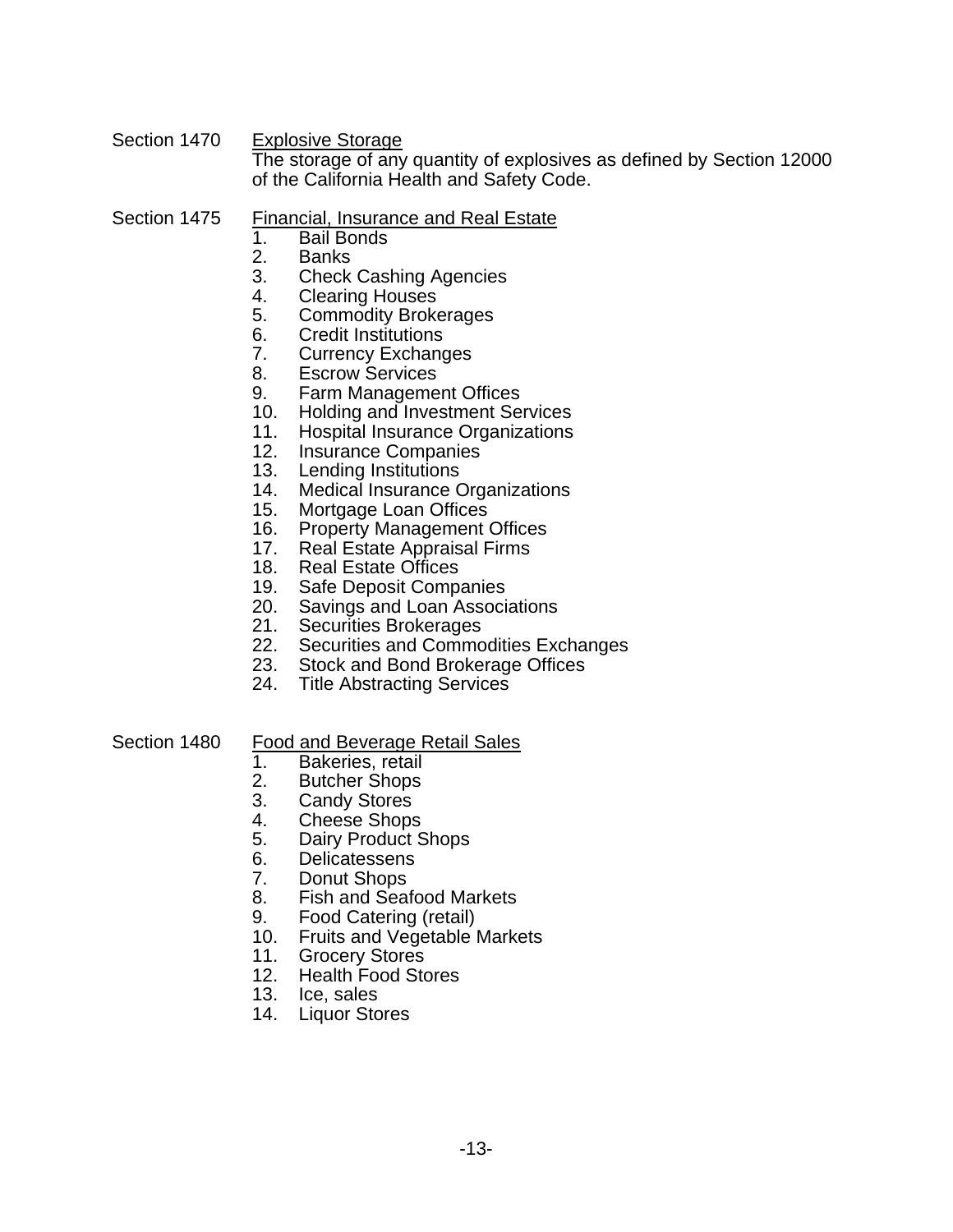- 15. Markets, retail
- 16. Sales Push Cart
- 17. Take-Out Restaurants (no eating on premises)
- Section 1485 Funeral and Internment Services
	- (a) Funeral and Internment Services: Cremating
		- 1. Crematories<br>2. Crematorium
		- 2. Crematoriums

#### (b) Funeral and Internment Services: Interring

- 1. Cinerariums
- 2. Columbariums<br>3. Mausoleums
- Mausoleums

#### (c) Funeral and Internment Services: Undertaking

- 1. Funeral Parlors
- 2. Mortuaries<br>3. Undertaking
- Undertaking Establishments
- Section 1490 Gasoline Sales
	- 1. Auto Service Stations
	- 2. Boats, Fuel Sales<br>3. Gasoline Service
	- Gasoline Service
	- 4. Truck Service Stations
	- 5. Truck Stops

#### Section 1495 Laundry Services

- 1. Carpet Cleaning Firms<br>2. Diaper Service Laundri
- 
- 2. Diaper Service Laundries<br>3. Dry Cleaning Establishme Dry Cleaning Establishments
- 4. Dyeing Establishments
- 5. Institutional and Commercial Linen Supply Firms
- 6. Laundry Services<br>7. Rug Cleaning Esta
- **Rug Cleaning Establishments**
- 8. Self Service Laundries or Dry Cleaners
- 9. Uniform Renting and Cleaning Establishments

#### Section 1500 Medical Services

- 1. Acupuncture Services<br>2. Blood Banks
- 2. Blood Banks<br>3. Chiropodists
- 3. Chiropodists Offices
- 4. Chiropractors Offices
- 5. Dental Offices, Clinics or Laboratories
- 6. Dieticians and Nutritionists' Offices and Clinics
- 7. Group Medical Centers
- 8. Health Maintenance Organizations
- 9. Home health and Nursing Agencies
- 10. Laboratories, biochemical, dental, medical, optometrical and xray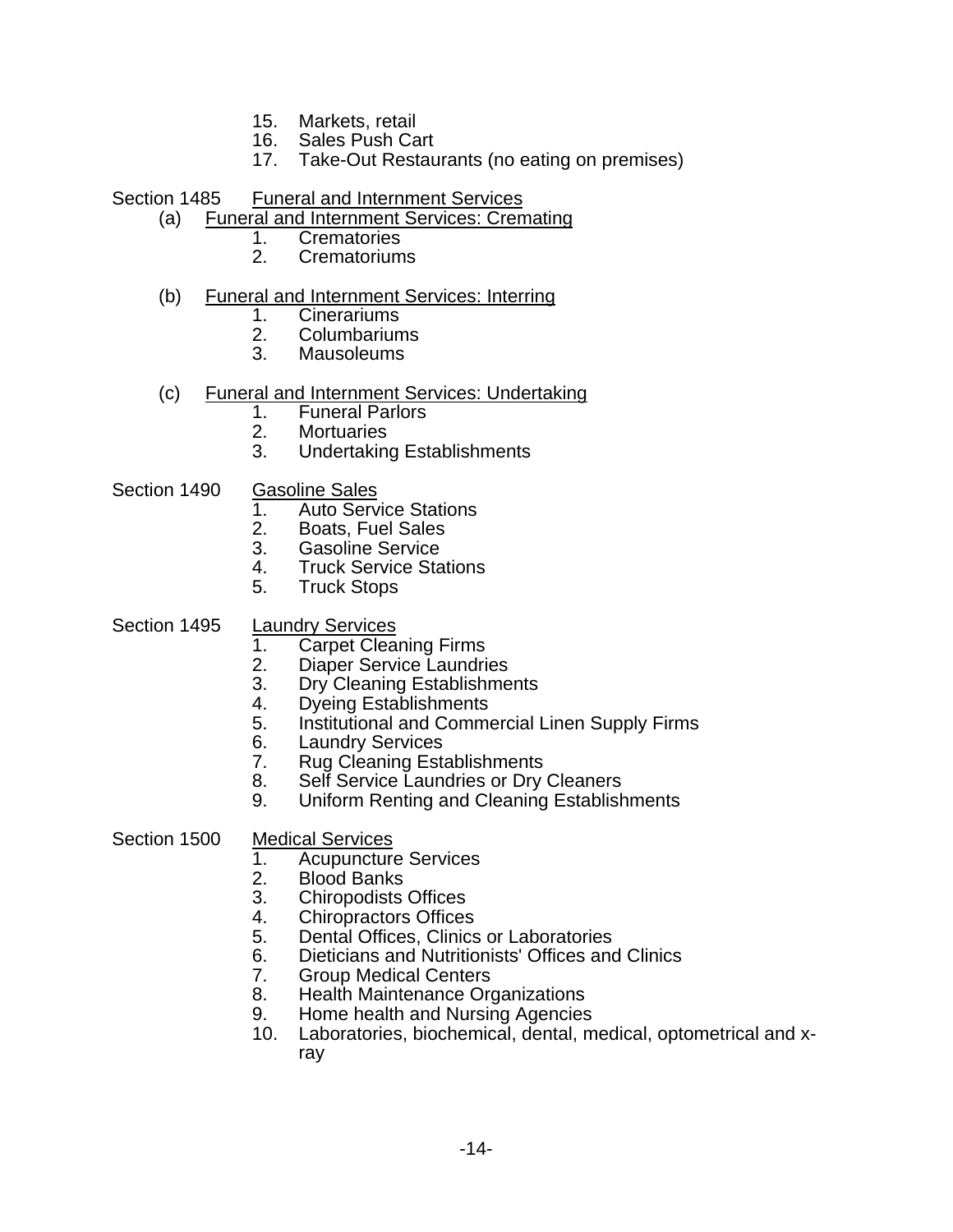- 11. Medical Offices, Clinics and Laboratories
- 12. Medical Testing and Analysis Services
- 13. Optometrical Offices, Clinics and Laboratories
- 14. Osteopath's Offices<br>15. Physical Therapy Of
- 15. Physical Therapy Offices and Centers
- 16. Podiatrist's Offices
- 17. Psychiatrist's Offices and Clinics<br>18. Psychologist's Offices and Clinics
- Psychologist's Offices and Clinics
- 19. Psychotherapist's Offices and Clinics

Section 1505 Participant Sports and Recreation

- (a) Participant Sports and Recreation: Indoor
	- 1. Auto Racing, Miniature
	- 2. Ballrooms<br>3. Body Build
	- 3. Body Building Studios
	- Bowling Alleys
	- 5. Card Rooms
	- 6. Clubs, Athletic or Health
	- 7. Gymnasiums
	- 8. Penny Arcades
	- 9. Poolhalls and Billiards
	- 10. Skating Rinks<br>11. Table Tennis H
	- **Table Tennis Halls**
	- 12. Video Arcades
- (b) Participant Sports and Recreation: Outdoor
	- 1. Amateur Baseball Fields<br>2. Aquatic or Water Slide P
	- 2. Aquatic or Water Slide Parks<br>3. Archery Ranges
	- 3. Archery Ranges<br>4. Boat Rentals
	- 4. Boat Rentals<br>5. Commercial S
	- 5. Commercial Sport and Recreation Enterprises (Excluding Off-Road Vehicle Areas and Facilities.)
	- 6. Fishing Areas<br>7. Gem Hunts
	- 7. Gem Hunts<br>8. Go-Cart Tra
	- 8. Go-Cart Tracks
	- 9. Golf Driving Ranges
	- 10. Guns and Rifle Ranges
	- 11. Health Clubs and Spas
	- 12. Miniature Golf
	- 13. Nature Reserves
	- 14. Nature Resorts
	- 15. Nudist Camps
	- 16. Party Ranch (no lodging)
	- 17. Picnicking Areas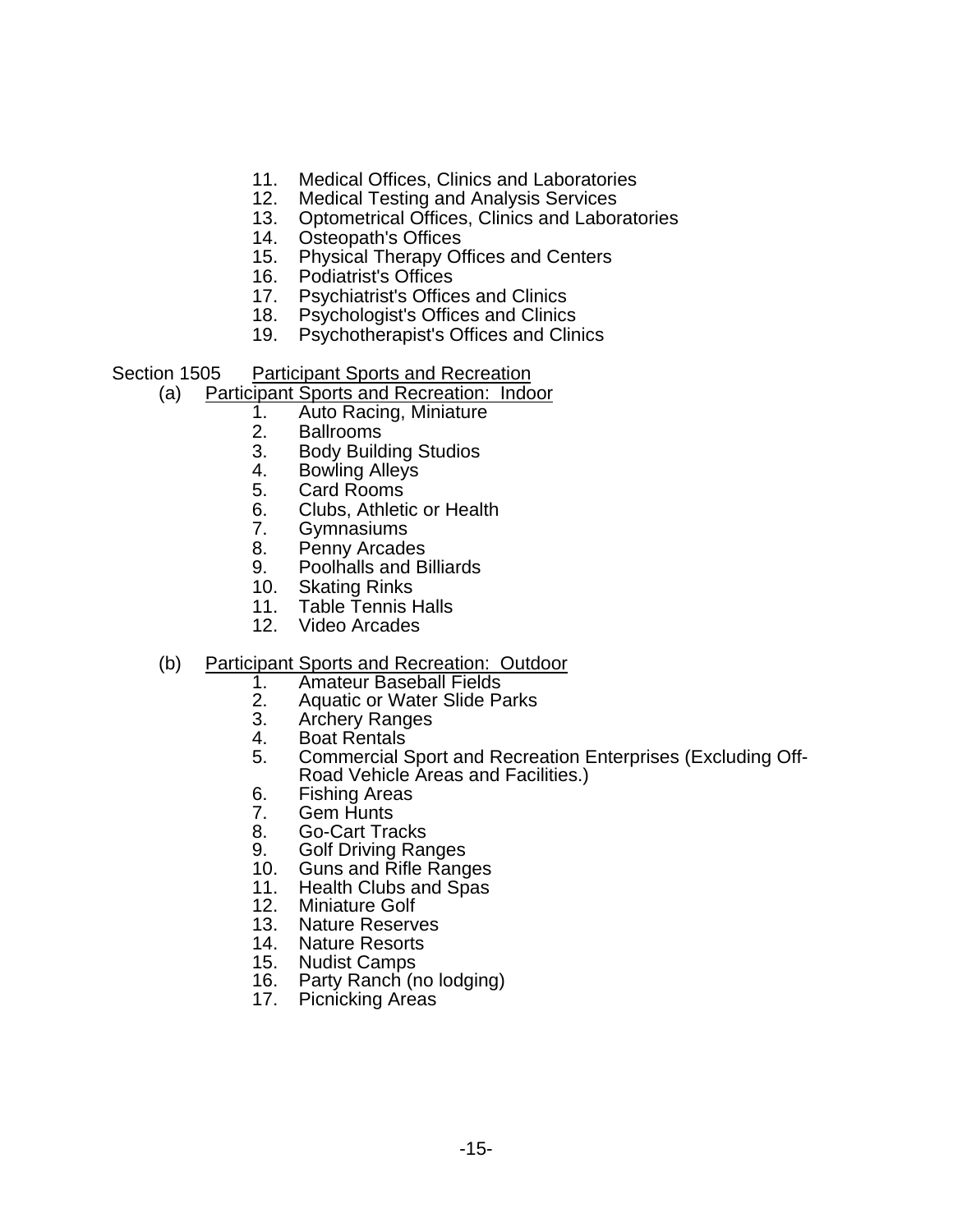- 18. Riding and Hunting areas
- 19. Skiing
- 20. Sport Fishing
- 21. Swimming Beaches
- 22 Swimming Pools
- 23. Tennis Courts
- 24. Trap and Skeet Ranges
- 25. Water Sports, lake or ocean
- 26. Wedding Receptions (may include wedding ceremony)
- 27. Wildlife Areas
- Section 1510 Personal Services, General
	- 1. Apparel Laundering and Drycleaning (self-service and drop-off)
	- 2. Art Studios
	- 3. Babysitting Services (Administration Only)
	- 4. Barber Shops
	- 5. Bath, Steam, Turkish or other
	- 6. Beauty Shops
	- 7. Correspondence Schools
	- 8. Dance Studios
	- 9. Dating Services
	- 10. Dog Grooming
	- 11. Drama Studios
	- 12. Driving Schools
	- 13. Drycleaning, Pick-up Stations
	- 14. Escort Services
	- 15. Income Tax Services
	- 16. Maid and Butler Services
	- 17. Massage Parlors (unless Adult Entertainment)
	- 18. Photo-finishing (drop-off only)<br>19. Photography Studios
	- **Photography Studios**
	- 20. Postal Services (private)
	- 21. Reducing and Weight Control Clinics
	- 22. Reducing Salons
	- 23. Schools: barber, beauty, business, language, modeling and other vocational or trade schools
	- 24. Service Organizations, Red Cross, Traveler's Aid, etc.
	- 25. Shoeshine Stands
	- 26. Tailors (alterations and restyling)
	- 27. Theatrical Agencies
	- 28. Ticket Sales Office<br>29. Travel Bureaus
	- **Travel Bureaus**
	- 30. Wedding Chapels

#### Section 1512 Recycling Collection Facility See Section 6970 for details

- 1. Reverse Vending Machines
- 2. Mobile Recycling Unit
- 3. Bulk Reverse Vending Machine
- 4. Kiosk Type Unit
- 5. Free-standing Container

#### Section 1513 Recycling Processing Facility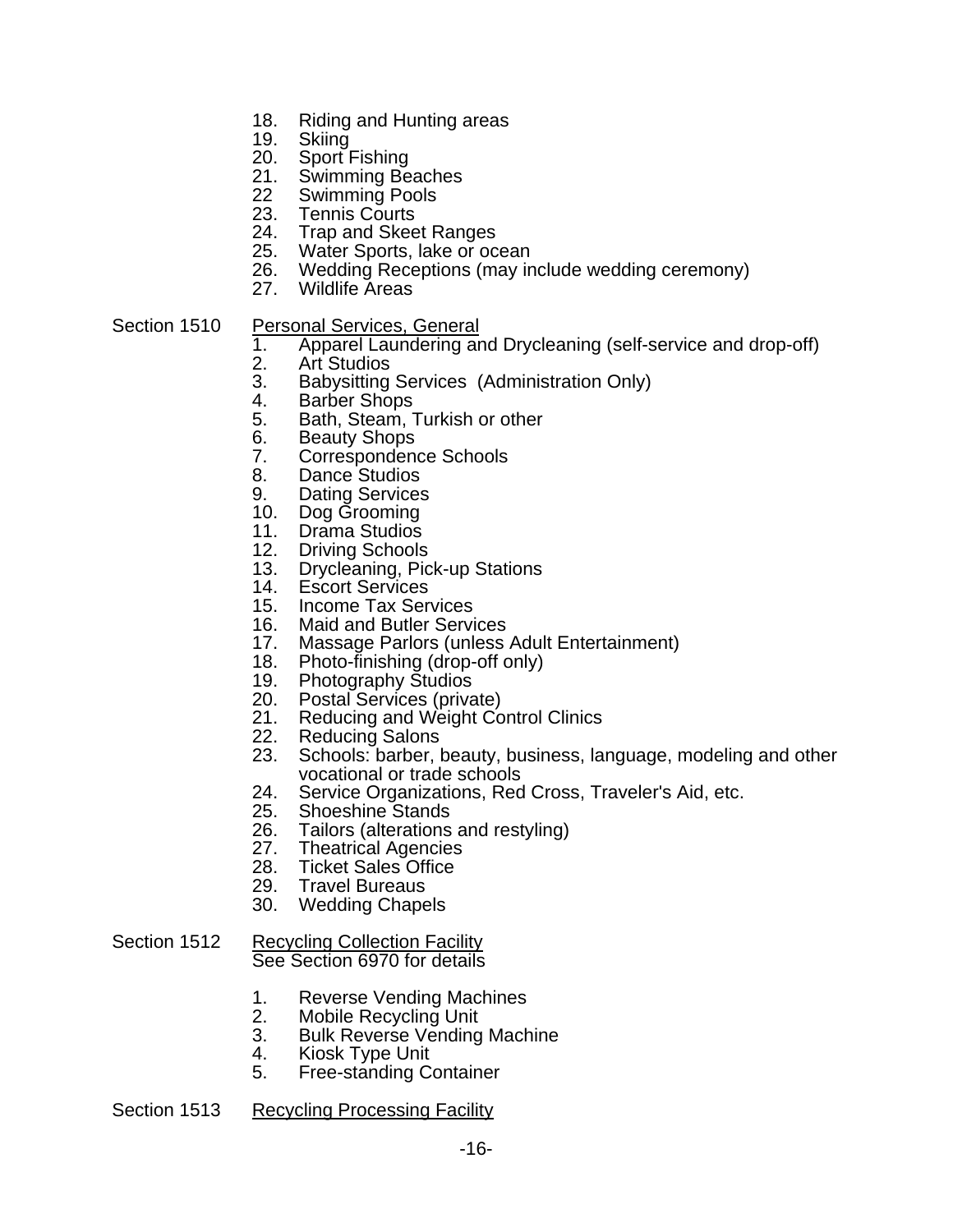Facilities for baling, briquetting, compacting, grinding, flattening, crushing, sorting, shredding and cleaning recyclable materials (including wood and green materials).

See Section 6975 for details

- Section 1515 Repair Services Consumer
	- 1. Apparel Repairs<br>2. Bicycle Repairs
	- Bicycle Repairs
	- 3. Camera Repairs
	- 4. Electrical Appliance Repairs
	- 5. Fix-it Shops
	- 6. Furniture Finishing consisting of removing old finishes from furniture, staining and applying new finishes
	- 7. Furniture Repairs
	- 8. Fur Repairs and Storage
	- 9. Hat Repairs
	- 10. Jewelry Repairs
	- 11. Leather Items Repairs
	- 12. Locksmith and Key Shops
	- 13. Musical Instrument Repairs
	- 14. Piano Tuning and Repairs
	- 15. Plating (small household items only)
	- 16. Radio and TV Repairs
	- 17. Saw, Knife, Lawnmower and Tool Sharpening and Repairs
	- 18. Shoe Repairs
	- 19. Upholstery Shops
	- 20. Watch and Clock Repairs
	- 21. Welding, Small Articles

Section 1520 Research Services

- 1. Applied Research
- 2. Electronics Research
- 3. Industrial Research
- 4. Laboratory, Research, Experimental or Testing<br>5. Medical Research Laboratories
- **Medical Research Laboratories**
- 6. Oceanographic Research
- 7. Pharmaceutical Research
- 8. Scientific Laboratories
- 9. Space Research and Development
- 10. Technical Laboratories

#### Section 1525 Retail Sales

- (a) Retail Sales General and Specialty\* (Some of the listed uses meet the criteria for specialty retail sales permitted in the C42 zone. See Section <u>1525b.)</u><br>\_1.
	- Air Conditioning (Auto)
	- 2. Aircraft Equipment, Parts and Supplies
	- 3. Antique Stores
	- 4. Apparel and Accessories Stores
	- 5. Appliance Stores
	- 6. Art Equipment and Supplies
	- 7. Art Galleries, Commercial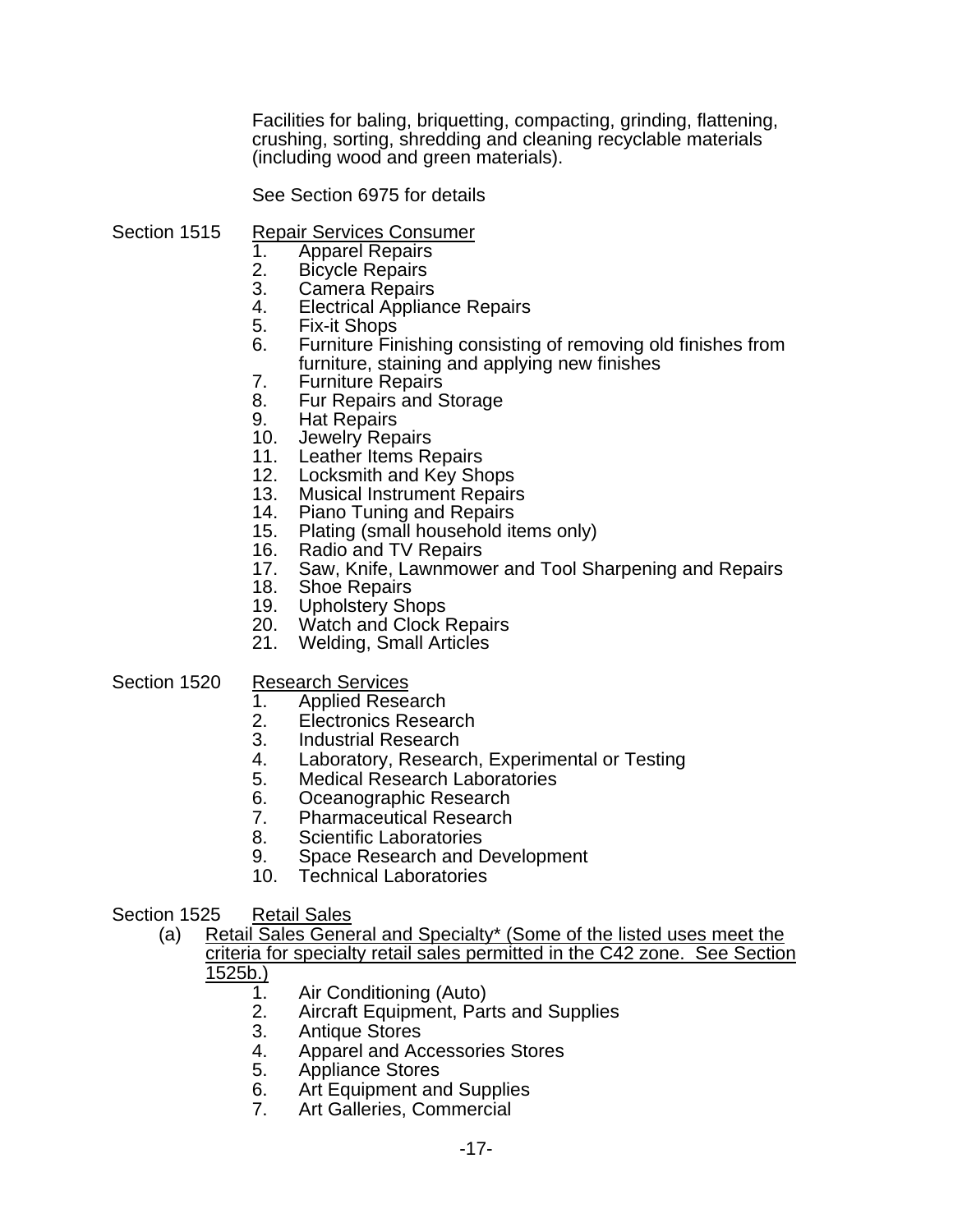- 8. Athletic Goods Stores
- 9. Auction Rooms, public
- 10. Auto Upholstery
- 11. Automobile Parts (Tools)
- 12. Bait and Tackle (live)
- 13. Bicycle Stores
- 14. Bookstores
- 15. Cameras and Photographic Supplies
- 16. Candle Shops
- 17. China or Glassware Shops
- 18. Cigars and Cigarettes
- 19. Computer or Software Stores
- 20. Cosmetics Shops
- 21. Costume Rental Establishments
- 22. Custom Shop, including repair, limited as to floor area
- 23. Department Stores
- 24. Discount Department Stores
- 25. Draperies and Curtains Shops
- 26. Drugstores
- 27. Drygoods
- 28. Electronic Stores for consumers
- 29. Fixtures
- 30. Floor Coverings Carpet, Rug, Linoleum, etc.
- 31. Flower Stores and Plant Shops
- 32. Furniture and Home Appliances
- 33. Furriers and Fur Apparel
- 34. Gifts, Novelties, Souvenirs
- 35. Gourmet Shops
- 36. Greeting Card Shops
- 37. Hardware Stores
- 38. Hearing Aids and Supplies
- 39. Hobby Supplies
- 40. Interior Decorating
- 41. Jewelry Stores
- 42. Landscape Supplies and Equipment
- 43. Lawn Care Products and Garden Supplies
- 44. Leather Goods
- 45. Linen Shops
- 46. Luggage Stores
- 47. Magazine Stores or Stands
- 48. Mail Order Houses
- 49. Marine Crafts and Accessories
- 50. Medical Appliances
- 51. Metalware Shops
- 52. Millinery Shops
- 53. Monuments, with incidental processing to order
- 54. Mufflers
- 55. Newsstands
- 56. Novelty Shops
- 57. Nursery Retail
- 58. Optical Goods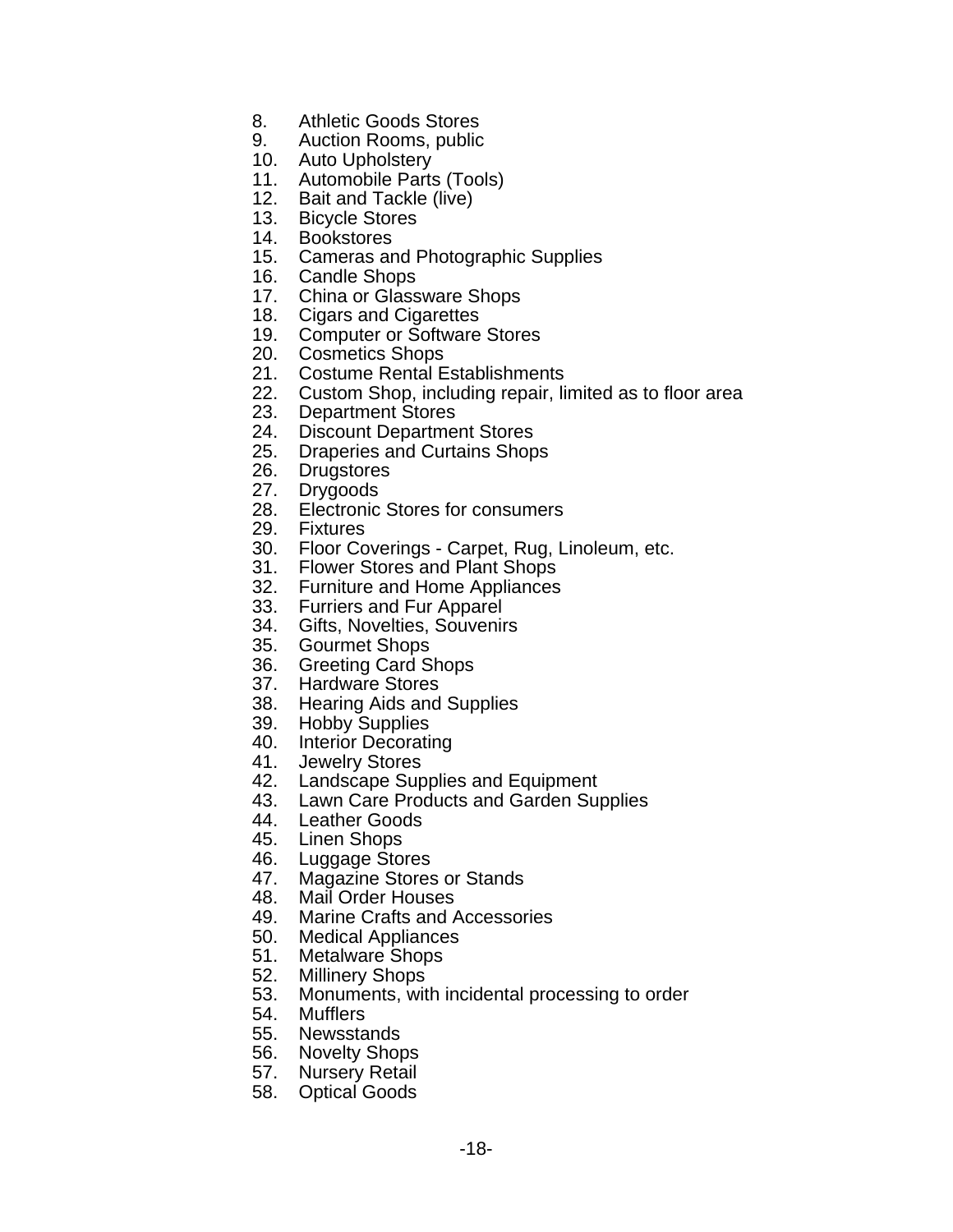- 59. Orthopedic Stores
- 60. Paint Stores
- 61. Parts for Motorcycle, Campers and Trailers
- 62. Pawn Shops
- 63. Pet Supplies
- 64. Piano Stores
- 65. Picture Frames
- 66. Plant Shops
- 67. Plumbing (retail only)
- 68. Radios
- 69. Record and Sheet Music Stores
- 70. Rubber Stamp Stores
- 71. Second-hand Clothing and Book Stores, Thrift Shops
- 72. Second-hand Furniture Stores
- 73. Sewing Machines
- 74. Shoe Stores
- 75. Spice Shops
- 76. Sporting Goods Stores
- 77. Stamp and Coin Collectors
- 78. Stationary and Supplies
- 79. Stereos
- 80. Sundries
- 81. Super Drug Stores with Variety Goods
- 82. Surgical Supplies
- 83. Telephone Product Store
- 84. Televisions
- 85. Thrift Shops
- 86. Tires and Tubes
- 87. Tobacco Stores
- 88. Toiletry Stores
- 89. Toy Stores
- 90. Trophy Supplies
- 91. Uniforms
- 92. Upholstery Shops
- 93. Variety Stores
- 94. Video Rental Stores
- 95. Watch or Clock Stores
- 96. Wigs
- 97. Window Shades, Awnings

#### Section 1530 Scrap Operations

- 1. Automobile Wrecking
- 2. Bottles, Baling or Storage
- 3. Junk, Baling or Storage
- 4. Junkyards
- 5. Old Iron, Baling or Storage
- 6. Paper, Scrap, Baling or Storage
- 7. Rags, Baling or Storage
- 8. Recycling Facilities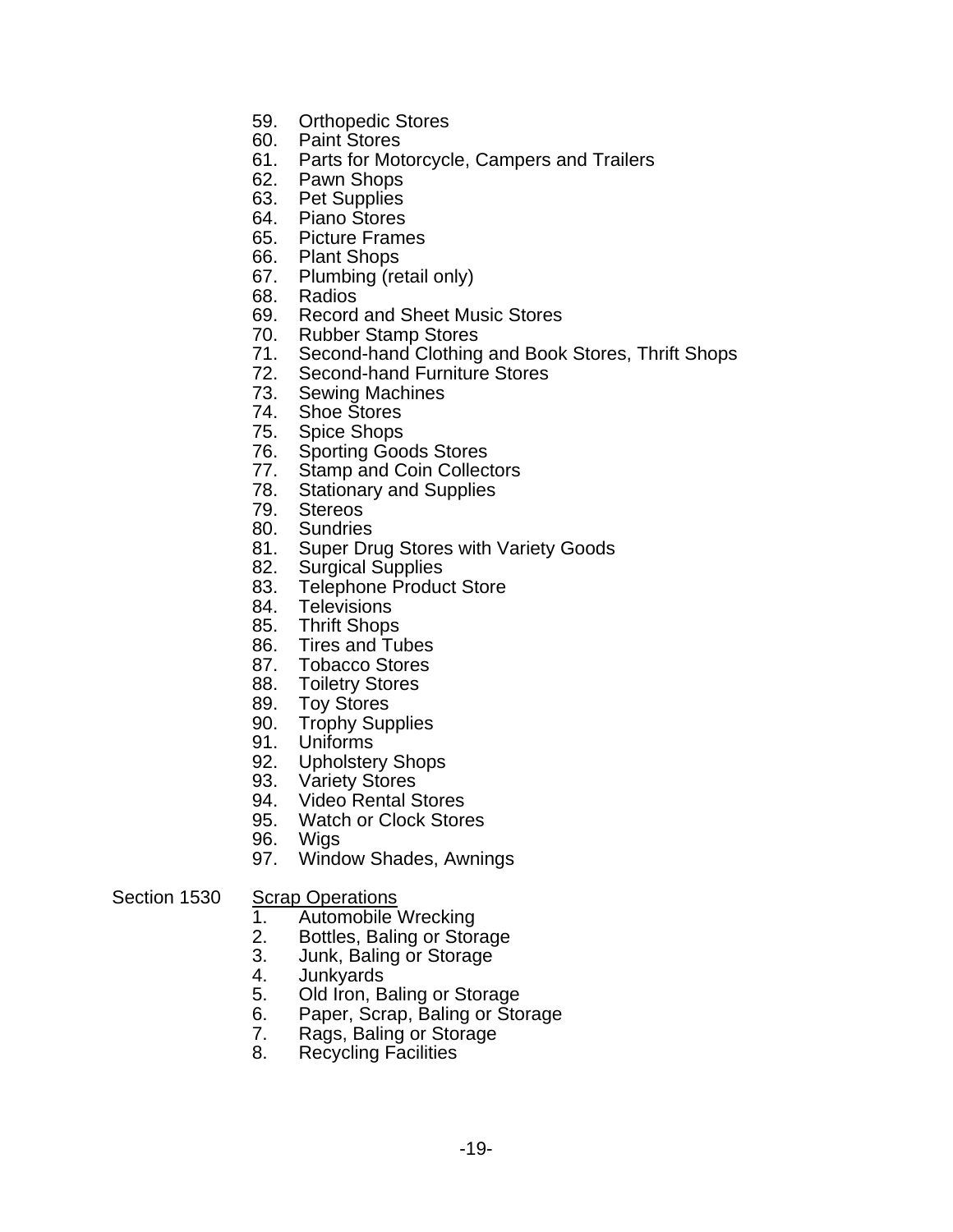- 9. Rubber, Baling or Storage
- 10. Rubber Reclaiming
- 11. Salvage Yards
- 12. Ship Salvaging

Section 1535 Spectator Sports and Entertainment

(a) Limited

 (When conducted within an enclosed building with a capacity of 500 or less people)

- 1. Auditoriums
- 2. Ballrooms
- 3. Clubs and Lodges, private and non-profit
- 4. Clubs, Night and Cabarets
- 5. Legitimate Theaters
- 6. Meeting Halls for rent
- 7. Motion Picture Theaters
- 8. Skating Rinks, with seating areas
- 9. Theaters (motion picture, legitimate)
- (b) General

 (Any of the above listed indoor uses with a capacity of more than 500 people and the following uses conducted in open facilities)

- 1. Amphitheaters
- 2. Arenas, Sports
- 3. Commercial Sport and Recreational Enterprises
- 4. Drive-in Movies
- 5. Exhibition Halls
- 6. Little League, organized baseball, permanent bleachers
- 7. Rodeo Arenas<br>8. Spectator Spor
- 8. Spectator Sports Facilities
- 9. Stadiums
- 10. Tennis Courts, permanent Bleachers
- Section 1540 Swap Meets
- 1. Swap Meet
	- 2. Flea Market
- Section 1545 Transient Habitation
	- (a) Transient Habitation: Campground<br>1. Group Camps (overnigh
		- 1. Group Camps (overnight)
		- 2. Recreational Vehicle Parks<br>3. Trailer Roundups
		- 3. Trailer Roundups
		- 4. Travel Trailer Parks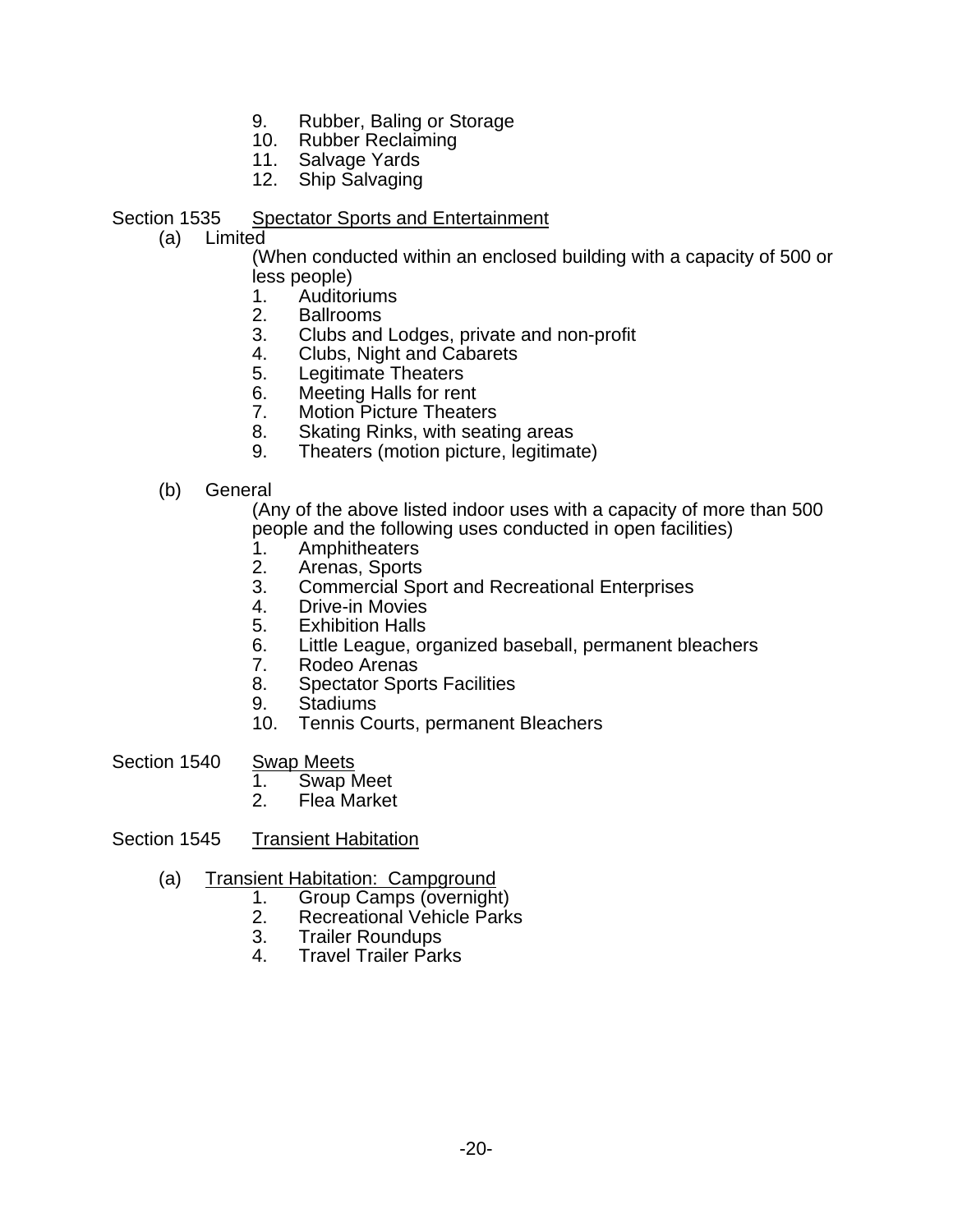- (b) Transient Habitation: Lodging
	- 1. Boarding Houses (transient)<br>2. Boatels
	- 2. Boatels<br>3. Hotels
	- **Hotels**
	- 4. Motels<br>5. Motor L
	- 5. Motor Lodges
	- **Tourist Cabins**

#### (c) Transient Habitation: Resort

- 1. Dude Ranches<br>2. Group Camps (
- 2. Group Camps (overnight)
- Health Resorts
- 4. Nudist Camps (overnight)
- 5. Resort Hotels
- 6. Resort and Recreation Facilities
- 7. Retreat Houses<br>8. Tourist Cabins
- **Tourist Cabins**

#### Section 1550 Wholesale Storage and Distribution

- (a) Mini Warehouse
- (b) Light and (c) Heavy

 Any listed use having open air storage, distribution and/or handling of materials or equipment is categorized as "Heavy." When use is conducted within enclosed structures it is considered "Light."

- 1. Cold Storage Plants
- 2. Customs Brokerage, Office and Storage (5/95)
- 3. Distribution Plants<br>4. Food Lockers
- 4. Food Lockers

(Revised 5/95)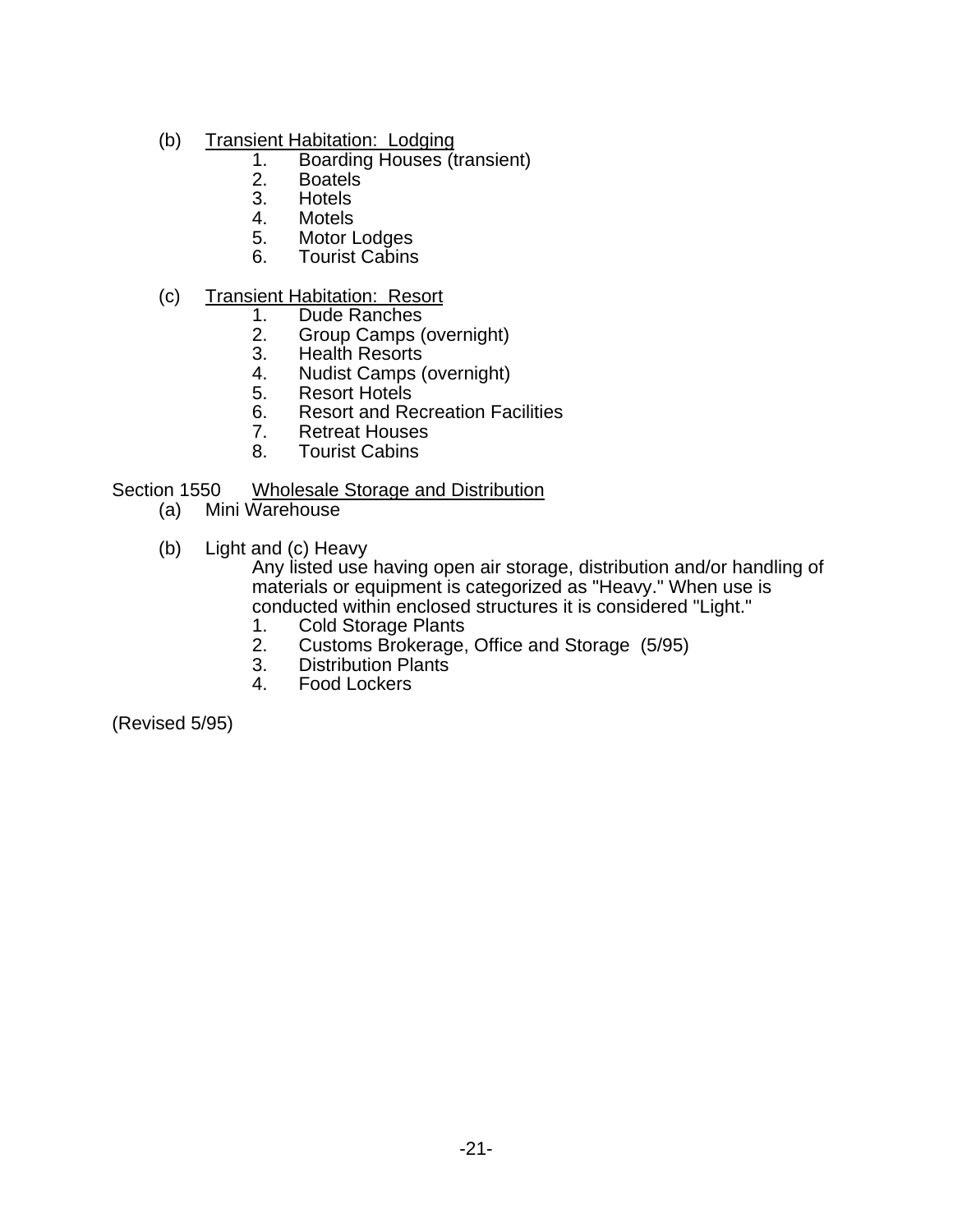- 5. Freight Handling Firms
- 6. Fuel Distributors
- 7. Grain Elevators
- 8. Markets, Wholesale
- 9. Motor Freight Stations
- 10. Moving and Storage Firms
- 11. Packing and Crating Firms
- 12. Public Warehouses
- 13. Refrigerated Warehouses<br>14. Shipping. Waterfront
- 14. Shipping, Waterfront<br>15. Storage Buildings for
- Storage Buildings for household goods
- 16. Storage Warehouses
- 17. Storage Yards
- 18. Trucking Terminals
- 19. Warehouses
- 20. Wholesale Distributors
- 21 Wholesale Establishments
- 22. Wholesale Offices or Showrooms
- 23. Any use having large storage tanks storing oil, propane gas/liquid gas, gasoline or other petro products for wholesale/retail distribution

INDUSTRIAL USE TYPES

#### Section 1610 Custom Manufacturing

 Hand manufacture of goods with domestic mechanical equipment not exceeding the use of five horse power at any one time or a single kiln not exceeding eight cubic feet in volume. May be located in a structure not larger than 2000 square feet in area. Any sales to be incidental.

- 1. Art, metal crafts shop
- 2. Art, needlework
- 3. Art, objects
- 4. Candle-making
- 5. Ceramic Studios
- 6. Clothing, custom
- 7. Dental Instruments and Plates
- 8. Engraving or photo-engraving
- 9. Glass, blowing or stained
- 10. Graphic Arts
- 11. Handicrafts
- 12. Jewelry, custom
- 13. Leather Crafts
- 14. Medical appliances
- 15. Musical instruments (excluding piano and organ)
- 16. Novelties and notions, custom
- 17. Optical goods
- 18. Orthopedic, appliances
- 19. Photography Studios (custom finishing)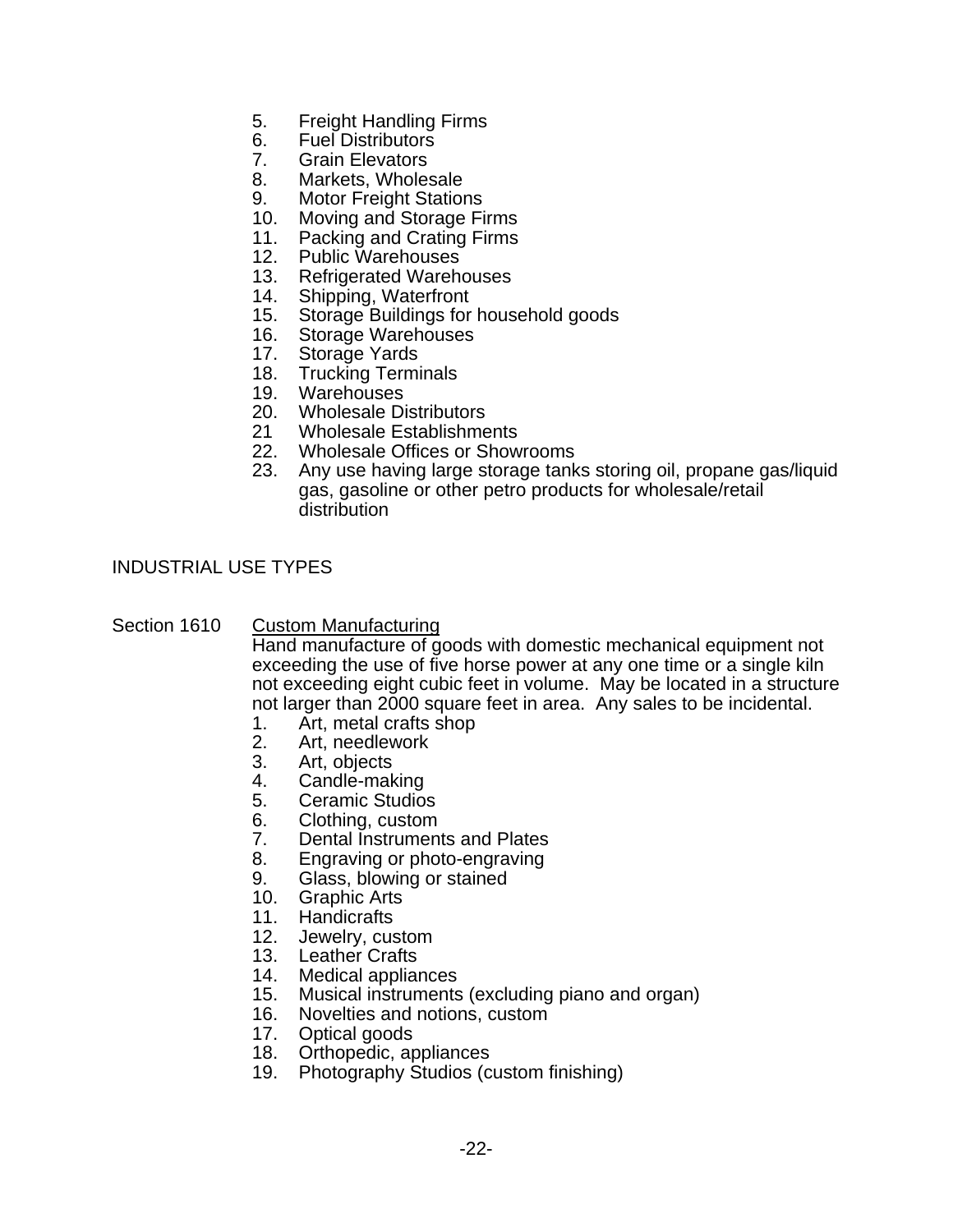- 20. Picture frames, custom
- 21. Pottery-making<br>22. Precision instru
- Precision instruments
- 23. Printing and publishing (limited)
- 24. Sculpture studios
- 25. Sign making, custom
- 26. Silk-screening
- 27. Toy Making, custom
- 28. Watchmaking
- 29. Weaving, hand
- 30. Woodcarving
- Section 1620 General Industrial All industrial use not otherwise listed.

Section 1630 Heavy Industrial Heavy Industrial includes the manufacture of explosives, refining of petroleum and the compounding of radioactive materials.

- 1. Explosives, manufacture of
- 2. Petroleum, refining of<br>3. Radioactive materials.
- Radioactive materials, compounding of

### AGRICULTURAL USE TYPES

#### Section 1710 Horticulture

- (a) Horticulture: Cultivation<br>1. Floricultural
	- **Floricultural Stock**
	- 2. Flowers, commercial cut and decorative<br>3. Herb Growing
	- Herb Growing
	- 4. Horticultural Stock<br>5. Mushroom Growing
	- 5. Mushroom Growing
	- 6. Potted Plant Growing
	- 7. Sod, Grass
- (b) Horticulture: Storage
	- 1. Nursery, Wholesale

## Section 1715 Tree Crops<br>1. Avoca

- 1. Avocados
- 2. Citrus Fruits
- 3. Fruit Trees
- 4. Nut Trees
- 5. Walnuts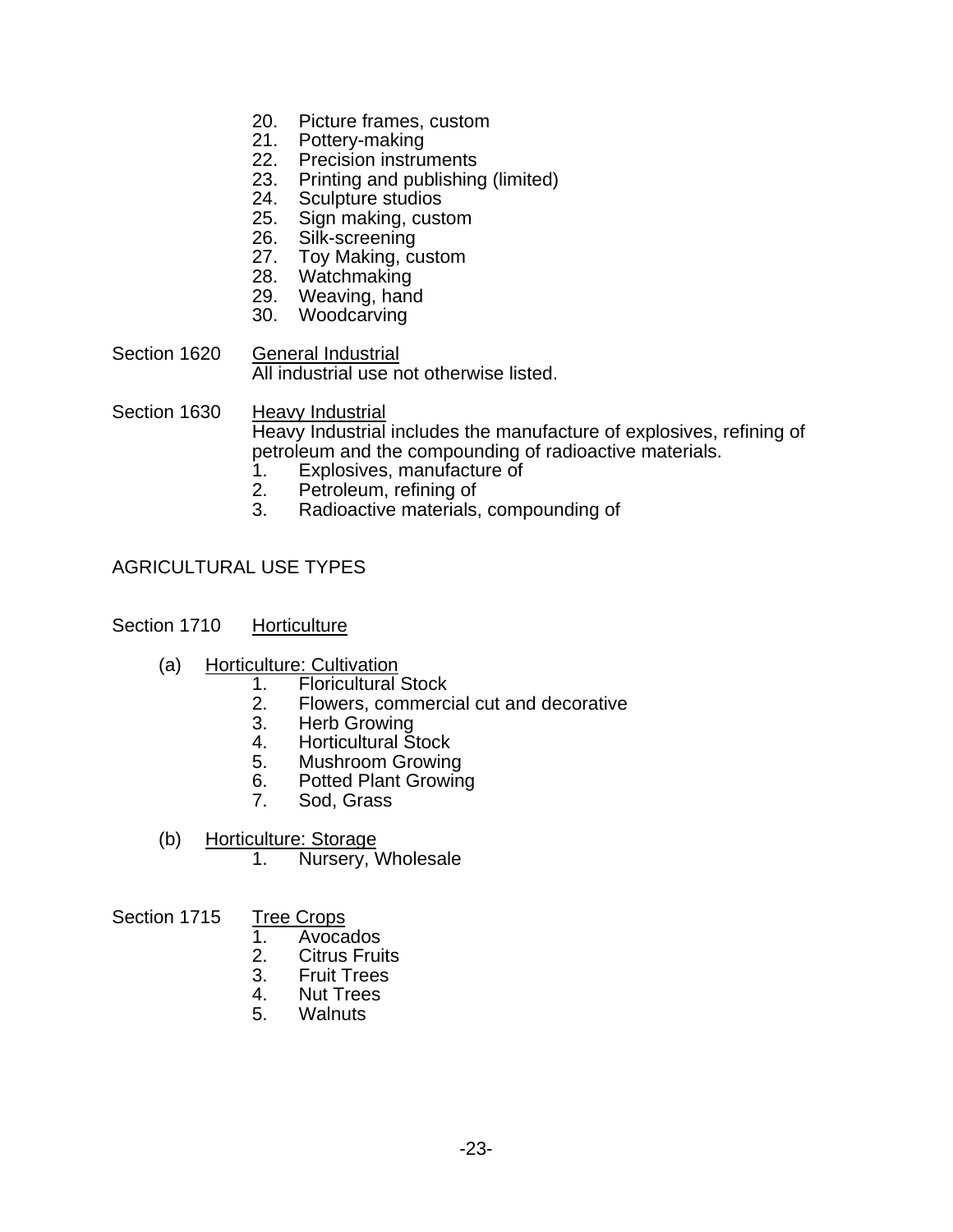# Section 1720 Row and Field Crops<br>1. Alfalfa

- $Alfalfa$
- 2. Aquaculture (plants)
- **Berries**
- 4. Cotton
- 5. Field and Seed Crops
- 6. Grain<br>7. Hav (i
- Hay (includes Alfalfa)
- 8. Melons
- 9. Tobacco
- 10. Truck Crops
- 11. Vegetables
- 12. Vines (Grape, etc.)

#### Section 1725 Animal Raising

- (a) Animal Raising Project Animal Raising Projects, 4H, FFA, see Section 3115.
- (b) Small Animal Raising
	- 1. Chinchillas<br>2. Hamsters
	- 2. Hamsters<br>3. Poultry (ch
	- Poultry (chickens, turkeys, ducks, geese, or other fowl raised for food)
	- 4. Rabbits<br>5. Other sr
	- 5. Other small domesticated animals
- c) Large Animal Raising<br>1. Beef Cattle
	- **Beef Cattle**
	- 2. Bovine Animals<br>3. Buffalo
	- **Buffalo**
	- 4. Dairies<br>5. Feed Lo
	- 5. Feed Lots (See Section 3120 for additional regulations)
	- 6. Goats
	- 7. Hog Ranches
	- 8. Pig Farms
	- 9. Sheep
	- 10. Swine
- (d) Horsekeeping
	- 1. Private Stable<br>2. Horse Ranche
	- 2. Horse Ranches
- (e) Specialty Animal Raising: Bees
- (f) Specialty Animal Raising: Wild or Undomesticated
	- 1. Bears<br>2. Couga
	- **Cougars**
	- 3. Foxes
	- **Lions**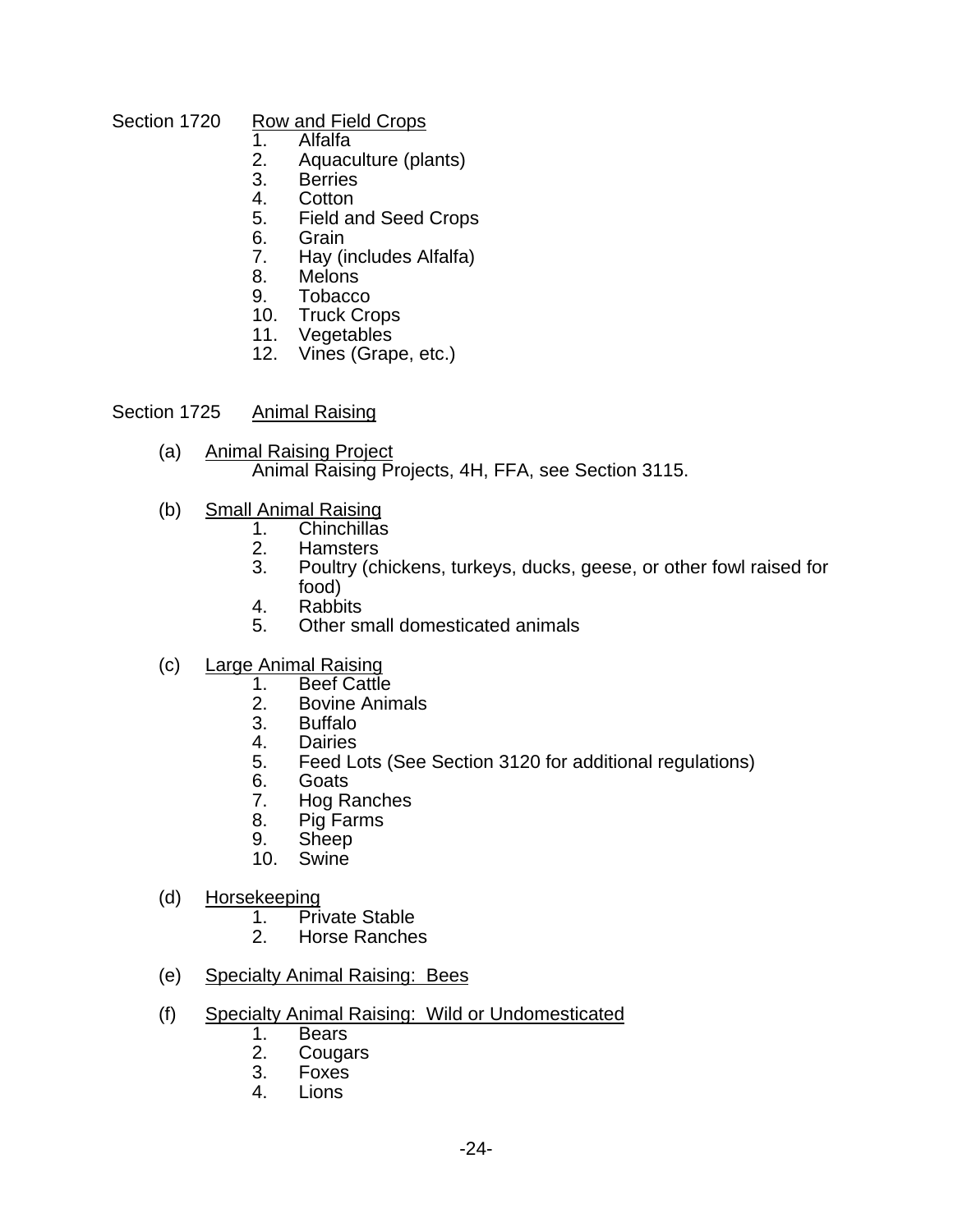- 5. Monkeys
- 6. Mountain Lions
- 7. Ocelots
- 8. Skunks
- 9. Snakes or other reptiles, venomous or dangerous
- 10. Tigers<br>11. Wildca
- Wildcats
- 12. Zoos, private

#### (g) Specialty Animal Raising: Other (excluding Birds)

- 
- 1. Amphibians 2. Aquaculture (animals)
- 3. Fish
- 4. Insects (other than bees)
- 5. Llamas
- 6. Reptiles (other than venomous or dangerous)
- (h) Specialty Animal Raising: Birds
	- **Aviaries**
	- 2. Avians other than poultry<br>3. Hookbills
	- **Hookbills**
	- 4. Racing Pigeons

#### Section 1730 Animal Waste Processing

- (For use as commercial fertilizer or soil amendment)<br>1 Composting operations using animal manure of
- 1. Composting operations using animal manure or bedding waste.
- Section 1735 Packing and Processing
	- (a) Packing and Processing: Limited
		- 1. Preparation for market of fresh produce, flowers, feed, fiber, milk, eggs, poultry, and rabbits or other small animals, all of which must be produced on the premises.
	- (b) Packing and Processing: Winery
		- 1. Winery including storage, tasting room and retail outlet as secondary use. Fruit may be produced on or off premises.
	- (c) Packing and Processing: General
		- 1. Preparation for market of fresh produce, flowers, feed, fiber, milk, eggs, poultry and rabbits or other small animals, produced off the premises.
	- (d) Packing and Processing: Support
		- 1. The fabrication assembly and sale of boxes, cartons, crates and pallets for handling and transporting crops, provided the use is secondary to agricultural or horticultural production on the premises.